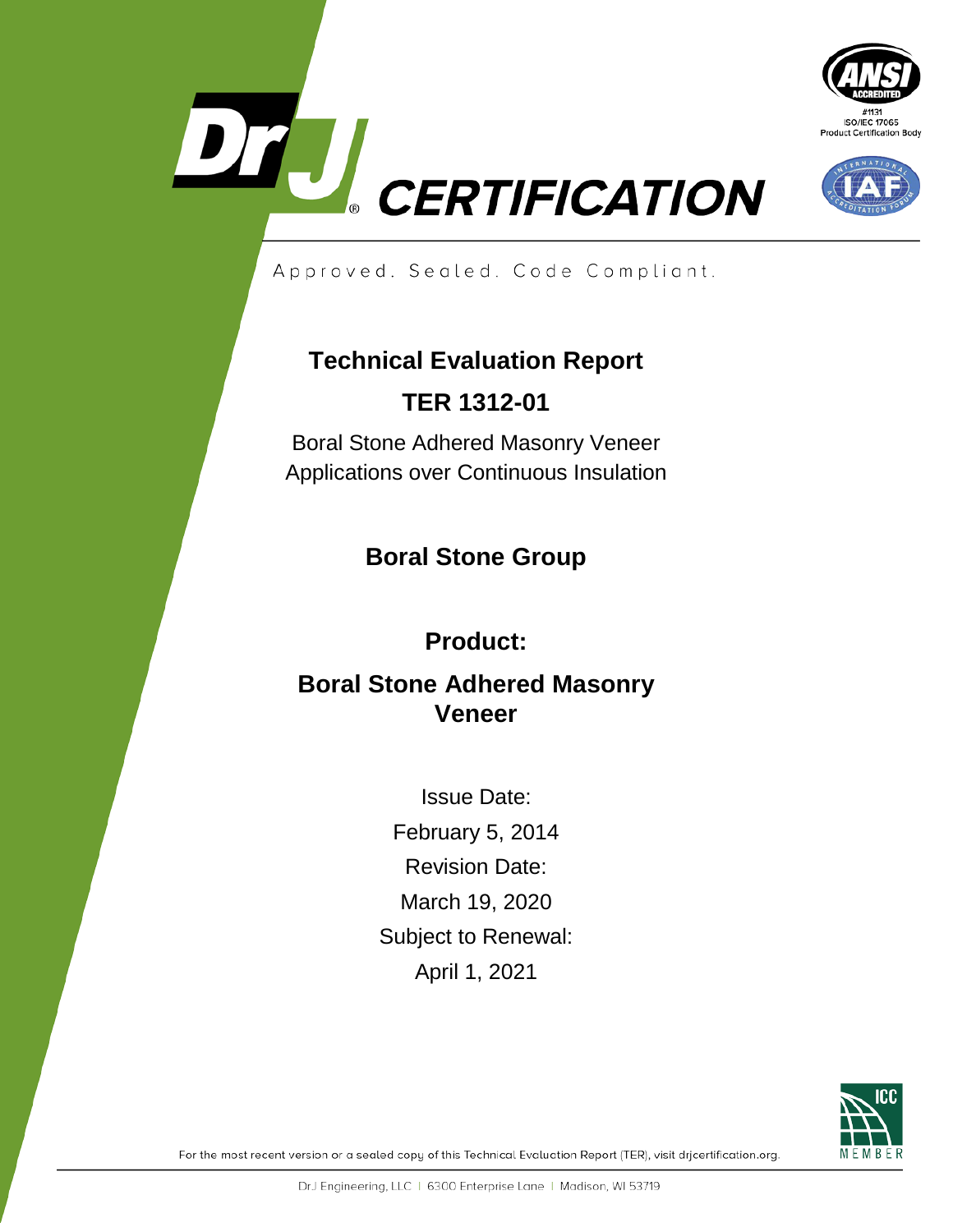



#### **COMPANY** INFORMATION:

#### Boral Stone Group

2256 Centennial Rd Toledo, OH 43617-1870

425-903-5937

[rgaragliano@boral.com](mailto:rgaragliano@boral.com?subject=TER%201312-01%20Boral%20Stone%20Adhered%20Masonry%20Veneer%20Applications%20over%20Continuous%20Insulation)

[boralamerica.com](https://boralamerica.com/)

#### ADDITIONAL

#### LISTEES:

| Eldorado Stone                                        | ProStone                                     | <b>Dutch Quality Stone</b>                    | <b>Cultured Stone</b>                        | <b>StoneCraft Industries</b>                                  |
|-------------------------------------------------------|----------------------------------------------|-----------------------------------------------|----------------------------------------------|---------------------------------------------------------------|
| 1200 Industry St<br>Everett, WA 98203<br>760-736-3232 | 350 Tower Rd<br>American Canyon, CA<br>94503 | <b>PO Box 308</b><br>Mount Eaton, OH<br>44659 | 350 Tower Rd<br>American Canyon,<br>CA 94503 | 8300 County Road 189<br>Holmesville, OH 44633<br>888-580-6448 |
| eldoradostone.com                                     | 590 Ecology Ln<br>Chester SC 29706           | 877-359-7866<br>dutchqualitystone.com         | culturedstone.com                            | stonecraft.com                                                |
|                                                       | prostoneveneer.com                           |                                               |                                              |                                                               |

DIVISION: 04 00 00 - MASONRY

SECTION: 04 70 00 - Manufactured Masonry

SECTION: 04 73 00 - Manufactured Stone Masonry

#### 1 PRODUCT EVALUATED<sup>[1,](#page-1-0)[2](#page-1-1)</sup>

1.1 Boral Stone Adhered Masonry Veneer

j



<span id="page-1-0"></span><sup>1</sup> Building codes require data from vali[d research reports](https://www.drjcertification.org/2018/ibc/section-1703.4.2/research-report) be obtained from *[approved sources](https://www.drjcertification.org/2018/ibc/chapter-2/approved-source)*. Agencies who are accredited through ISO/IEC 17065 have met th[e code requirements](https://www.drjcertification.org/2018/ibc/section-1703.1) for approval by the *[building official](https://www.drjcertification.org/2018/ibc/chapter-2/building-official)*. DrJ is an ISO/IEC 1706[5 ANSI-Accredited Product Certification Body](https://www.ansi.org/Accreditation/product-certification/DirectoryListingAccredited?menuID=1&prgID=1) – [Accreditation #1131.](https://www.ansi.org/Accreditation/product-certification/AllDirectoryDetails?&prgID=1&OrgId=2125&statusID=4) 

Through ANSI accreditation and the *IAF MLA*, DrJ certification can be used to obtain product approval in any *[jurisdiction](https://www.drjcertification.org/2018/ibc/chapter-2/jurisdiction)* or country that ha[s IAF MLA Members & Signatories](https://www.iaf.nu/articles/IAF_MEMBERS_SIGNATORIES/4) to meet the [Purpose of the MLA](https://www.iaf.nu/articles/Purpose/15) – "certified once, accepted everywhere."

Building official approval of a licensed *[registered design professional](https://www.drjcertification.org/2018/ibc/chapter-2/registered-design-professional)* (RDP) is performed by verifying the RDP and/or their business entity complies with all professional engineering laws of the relevant *[jurisdiction](https://www.drjcertification.org/2018/ibc/chapter-2/jurisdiction)*. Therefore, the work of licensed RDPs is accepted by *[building officials](https://www.drjcertification.org/2018/ibc/chapter-2/building-official)*, except when plan (i.e. peer) review finds an error with respect to a specific section of the code. Where this TER is not approved, the *[building official](https://www.drjcertification.org/2018/ibc/chapter-2/building-official)* responds in writing stating the reasons fo[r disapproval.](https://www.drjcertification.org/2018/ibc/section-104.11)

For more information on any of these topics or our mission, product evaluation policies, product approval process, and engineering law, visit drivertification.org or call us at 608-310-6748.

<span id="page-1-1"></span><sup>&</sup>lt;sup>2</sup> The adhered masonry veneer products manufactured by the listees noted above are part of this evaluation and are used interchangeably for the Boral Stone name throughout this document subject to the conditions herein.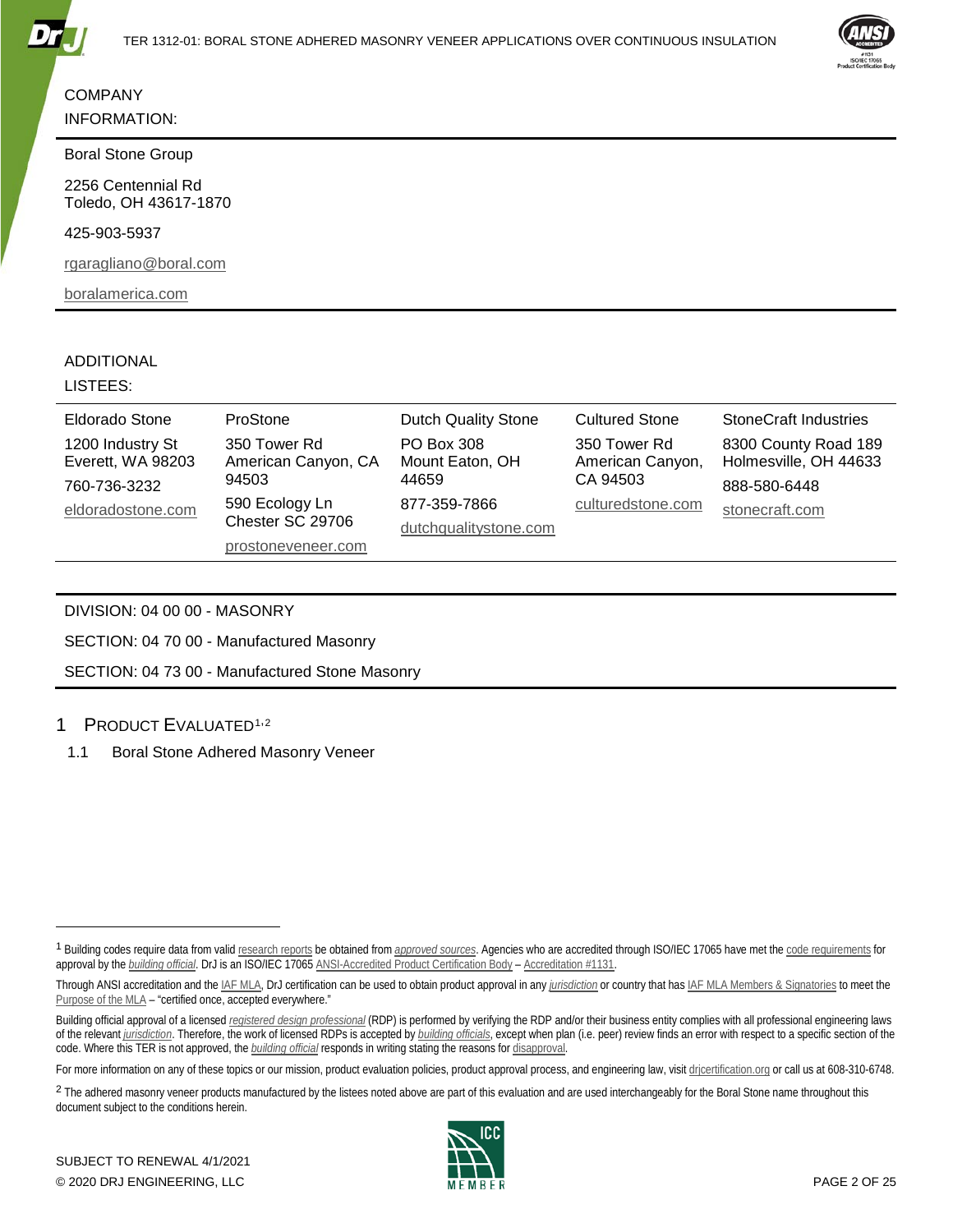

- <span id="page-2-2"></span>2 APPLICABLE CODES AND STANDARDS<sup>[3,](#page-2-0)[4](#page-2-1)</sup>
	- 2.1 *Codes*
		- 2.1.1 *IBC—12, 15, 18: International Building Code®*
		- 2.1.2 *IRC—12, 15, 18: International Residential Code®*
	- 2.2 *Standards and Referenced Documents*
		- 2.2.1 *AISI S100: North American Specification for the Design of Cold-formed Steel Structural Members*
		- 2.2.2 *ANSI/AWC NDS: National Design Specification (NDS) for Wood Construction*
		- 2.2.3 *ANSI/AWC SDPWS: Special Design Provisions for Wind and Seismic*
		- 2.2.4 *ANSI/AWC WFCM: Wood Frame Construction Manual for One- and Two-Family Dwellings*
		- 2.2.5 *ASCE/SEI 7: Minimum Design Loads and Associated Criteria for Buildings and Other Structures*
		- 2.2.6 *ASTM C1063: Standard Specification for Installation of Lathing and Furring to Receive Interior and Exterior Portland Cement-Based Plaster*
		- 2.2.7 *ASTM C1289: Standard Specification for Faced Rigid Cellular Polyisocyanurate Thermal Insulation Board*
		- 2.2.8 *ASTM C150: Standard Specification for Portland Cement*
		- 2.2.9 *ASTM C578: Standard Specification for Rigid, Cellular Polystyrene Thermal Insulation*
	- 2.2.10 *ASTM C90: Standard Specification for Loadbearing Concrete Masonry Units*
	- 2.2.11 *ASTM D5206: Standard Test Method for Windload Resistance of Rigid Plastic Siding*
	- 2.2.12 *ASTM E330: Standard Test Method for Structural Performance of Exterior Windows, Doors, Skylights and Curtain Walls by Uniform Static Air Pressure Difference*
	- 2.2.13 *ASTM F1667: Standard Specification for Driven Fasteners: Nails, Spikes, and Staples*

## 3 PERFORMANCE EVALUATION

- 3.1 The Boral Stone products were evaluated to determine:
	- 3.1.1 The ability of various fasteners to support the gravity and transverse loads induced by the products when installed over wood or steel light-frame construction with the addition of continuous insulation installed between the framing and the Boral Stone products.
	- 3.1.2 The ability of various fasteners to support the gravity and transverse loads induced by the products when installed over concrete and masonry construction with the addition of continuous insulation installed between the framing and the Boral Stone products.
- 3.2 Use in applications requiring a fire-resistance rating are outside the scope of this evaluation.
- 3.3 Any code compliance issues not specifically addressed in this section are outside the scope of this TER.
- 3.4 Any engineering evaluation conducted for this TER was performed on the dates provided in this TER and within DrJ's professional scope of work.

### 4 PRODUCT DESCRIPTION AND MATERIALS

- 4.1 Boral Stone products are manufactured, precast, concrete veneer products made from Portland cement, aggregate, water, admixtures, and coloring used as adhered, non-bearing exterior veneer or as an interior finish.
- 4.2 Boral Stone products have the following characteristics:
- 4.2.1 Color and texture similar to various stone or brick surfaces. Examples are shown in [Figure 1.](#page-3-0)

-



<span id="page-2-0"></span><sup>3</sup> Unless otherwise noted, all references in this TER are from the 2018 version of the codes and the standards referenced therein (e.g., *ASCE 7, NDS, ASTM*). This material, design, or method of construction also complies with the 2000-2015 versions of the referenced codes and the standards referenced therein.

<span id="page-2-1"></span><sup>4</sup> All terms defined in the applicable building codes are italicized.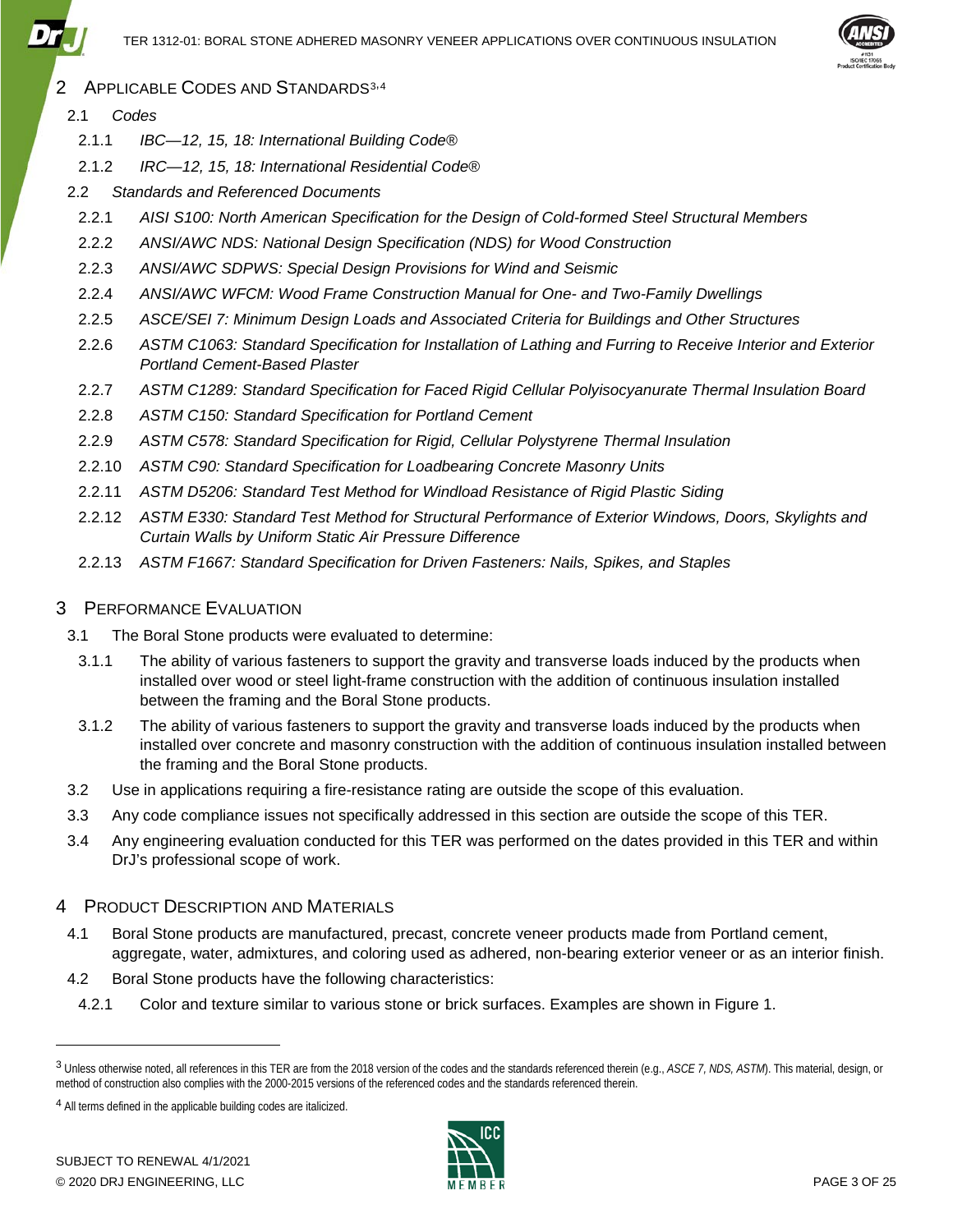





<span id="page-3-0"></span>FIGURE 1. EXAMPLES OF BORAL STONE PRODUCT FINISHES

- 4.2.2 Patterns have a maximum per unit area of 720 square inches (0.464 m<sup>2</sup>).
- 4.2.3 Patterns have a maximum per unit dimension of 36" (914 mm).
- 4.2.4 Patterns have a maximum average thickness of 1.65" (42 mm).
- 4.2.5 Patterns have a nominal oven dry density less than 105 lb/ft<sup>3</sup> (1362 kg/m<sup>3</sup>) and a maximum saturated weight not to exceed 15  $lb/ft^2$  (73.2 kg/m<sup>2</sup>).
- 4.2.6 The total cladding system weight, including the mortar setting bed, lath and scratch coat, is a maximum of 25 lbs per square foot (122 kg/m2) when fully saturated.
- 4.2.7 Product profiles and information is available in the appendices:
	- 4.2.7.1 [Appendix A: Eldorado Stone](#page-20-0)
	- 4.2.7.2 [Appendix B: ProStone](#page-22-0)
	- 4.2.7.3 [Appendix C: Dutch Quality Stone](#page-22-1)
	- 4.2.7.4 [Appendix D: Cultured Stone](#page-23-0)
	- 4.2.7.5 [Appendix E: Stonecraft](#page-24-0)

#### 5 APPLICATIONS

- 5.1 Boral Stone products are used as an exterior wall covering in accordance with the applicable sections of *[IBC](https://www.drjcertification.org/2018/ibc/chapter-14)* [Chapter 14](https://www.drjcertification.org/2018/ibc/chapter-14) and [Chapter 25](https://www.drjcertification.org/2018/ibc/chapter-25) and *IRC* [Section R703](https://www.drjcertification.org/2018/irc/section-R703) and are installed over wood- or steel-framed walls and wood structural panels (WSP) capable of supporting the imposed loads in accordance with *IBC* [Section 1609](https://www.drjcertification.org/2018/ibc/section-1609) and *[IRC](https://www.drjcertification.org/2018/irc/section-R301.2.1)* [Section R301.2.1,](https://www.drjcertification.org/2018/irc/section-R301.2.1) including all required transverse wind loads.
- 5.2 Boral Stone products are used as an exterior wall covering installed over wood- or steel-framed walls; (1) where the WSP is over sheathed with continuous insulation, or (2) onto masonry or concrete walls that are sheathed with continuous insulation. The maximum foam thickness for various framing and fastener types are as shown in [Table 1,](#page-4-0) [Table 2,](#page-6-0) and [Table 3.](#page-10-0)

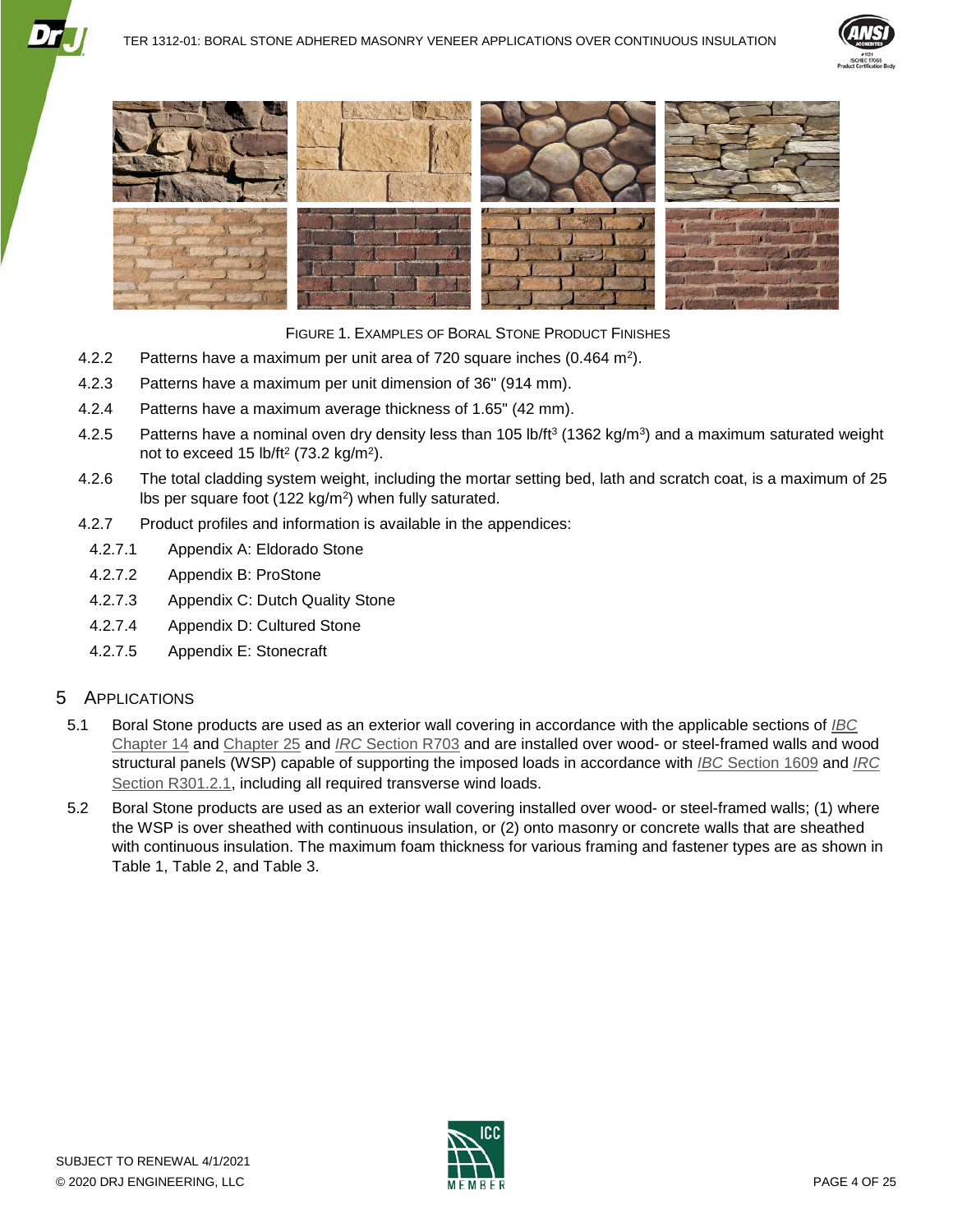



<span id="page-4-0"></span>TABLE 1. FASTENER REQUIREMENTS TO SUPPORT CLADDING WEIGHT FOR BORAL STONE PRODUCTS INSTALLATION OVER CONTINUOUS INSULATION – WOOD

| Fastener<br>Penetration | <b>Fastener Type</b>        | Substrate                | Min. Fastener<br>Length | <b>Max. Dist from</b><br>Face of<br><b>Framing to</b> | Maximum Vertical Spacing (in) of Fasteners<br>along Each Stud |                |                 |                |                          |                          |  |
|-------------------------|-----------------------------|--------------------------|-------------------------|-------------------------------------------------------|---------------------------------------------------------------|----------------|-----------------|----------------|--------------------------|--------------------------|--|
| Into                    |                             |                          | (in)                    | <b>Underside of</b><br><b>Fastener Head</b>           | <b>Maximum Cladding Weight (psf)</b>                          |                |                 |                |                          |                          |  |
|                         |                             |                          |                         | $(in)$ (GAP)                                          | 5 <sup>1</sup>                                                | 10             | 15              | 18             | 22                       | 25                       |  |
|                         | 8d nail (0.131 in. dia.)    |                          | See footnote 4          | $\leq 1.125$                                          | $\overline{7}$                                                | $\overline{7}$ | $\overline{7}$  | $\overline{7}$ | $\overline{7}$           | $\overline{7}$           |  |
|                         |                             |                          | 2.5                     | 1.625                                                 | $\overline{7}$                                                | $\overline{7}$ | $\overline{7}$  | $\overline{7}$ | $\boldsymbol{6}$         | $\overline{5}$           |  |
|                         | 12d nail (0.148 in. dia.)   |                          | 3.25                    | $\leq 1.625$                                          | $\overline{7}$                                                | $\overline{7}$ | $\overline{7}$  | $\overline{7}$ | $\overline{7}$           | $\overline{7}$           |  |
|                         |                             | Lath/Mortar              | See footnote 4          | $\leq 3.625$                                          | $\overline{7}$                                                | $\overline{7}$ | $\overline{7}$  | $\overline{7}$ | $\overline{7}$           | $\overline{7}$           |  |
|                         | TRUFAST <sup>®</sup> SIP TP |                          | 6                       | 4.125                                                 | $\overline{7}$                                                | $\overline{7}$ | $\overline{7}$  | $\overline{7}$ | $\overline{7}$           | 6                        |  |
|                         |                             |                          | 6.5                     | 4.625                                                 | $\overline{7}$                                                | $\overline{7}$ | $\overline{7}$  | $\overline{7}$ | $\overline{7}$           | $\boldsymbol{6}$         |  |
|                         | TRUFAST <sup>®</sup> SIP LD |                          | See footnote 4          | $\leq 3.625$                                          | $\overline{7}$                                                | $\overline{7}$ | $\overline{7}$  | $\overline{7}$ | $\overline{7}$           | $\overline{7}$           |  |
|                         | HeadLOK <sup>®</sup>        |                          | See footnote 4          | $\leq 3.125$                                          | $\overline{7}$                                                | $\overline{7}$ | $\overline{7}$  | $\overline{7}$ | $\overline{7}$           | $\overline{7}$           |  |
|                         |                             |                          | 2.5                     | $\leq 0.875$                                          | $\, 8$                                                        | $\, 8$         | $\, 8$          | 8              | $\, 8$                   | $\, 8$                   |  |
|                         | TRUFAST <sup>®</sup> SIP TP |                          | 3                       | 1.125                                                 | 8                                                             | 8              | 8               | 8              | $\, 8$                   | $\overline{7}$           |  |
|                         |                             |                          | 3.5                     | 1.625                                                 | $\, 8$                                                        | $\, 8$         | $\, 8$          | 8              | $\overline{7}$           | $\boldsymbol{6}$         |  |
|                         |                             |                          | $\overline{4}$          | 2.125                                                 | 8                                                             | 8              | 8               | $\overline{7}$ | $\boldsymbol{6}$         | $\overline{5}$           |  |
|                         |                             |                          | 4.5                     | 2.625                                                 | 8                                                             | $\, 8$         | $\overline{7}$  | 6              | 5                        | $\overline{4}$           |  |
| Wood                    |                             |                          | 5                       | 3.125                                                 | 8                                                             | 8              | $\overline{7}$  | 5              | $\overline{4}$           | $\overline{4}$           |  |
|                         |                             |                          | 5.5                     | 3.625                                                 | 8                                                             | 8              | 6               | 5              | $\overline{4}$           | $\overline{\phantom{a}}$ |  |
|                         |                             |                          | 6                       | 4.125                                                 | 8                                                             | 8              | 5               | $\overline{4}$ | $\overline{\phantom{a}}$ | $\overline{\phantom{a}}$ |  |
|                         |                             |                          | 6.5                     | 4.625                                                 | 8                                                             | $\overline{7}$ | 5               | $\overline{4}$ | $\overline{a}$           | $\overline{\phantom{a}}$ |  |
|                         |                             | Permabase or<br>Durarock | See footnote 4          | $\leq 0.875$                                          | $\, 8$                                                        | $\, 8$         | $\, 8$          | 8              | $\, 8$                   | 8                        |  |
|                         |                             |                          | $\overline{4}$          | 1.125                                                 | 8                                                             | 8              | $\, 8$          | 8              | $\, 8$                   | $\boldsymbol{7}$         |  |
|                         |                             |                          | 4.5                     | 1.625                                                 | 8                                                             | 8              | 8               | 8              | $\overline{7}$           | 6                        |  |
|                         | TRUFAST <sup>®</sup> SIP LD |                          | 5                       | 2.125                                                 | $8\,$                                                         | $\, 8$         | 8               | $7\phantom{.}$ | $\boldsymbol{6}$         | $\overline{5}$           |  |
|                         |                             |                          | 5.5                     | 2.625                                                 | 8                                                             | $\, 8$         | 8               | 6              | $\overline{5}$           | $\overline{4}$           |  |
|                         |                             |                          | 6                       | 3.125                                                 | 8                                                             | 8              | $7\overline{ }$ | 5              | $\overline{4}$           | $\overline{4}$           |  |
|                         |                             |                          | 6.5                     | 3.625                                                 | 8                                                             | $\, 8$         | $\mathfrak{b}$  | 5              | $\overline{4}$           |                          |  |
|                         |                             |                          | See footnote 4          | $\leq 2.125$                                          | 8                                                             | $\, 8$         | 8               | 8              | 8                        | $\, 8$                   |  |
|                         | HeadLOK <sup>®</sup>        |                          | 6                       | 2.625                                                 | 8                                                             | 8              | 8               | 8              | $8\,$                    | $\overline{7}$           |  |
|                         |                             |                          | 6.5                     | 3.125                                                 | 8                                                             | 8              | 8               | $\, 8$         | $\boldsymbol{7}$         | $\boldsymbol{6}$         |  |

SI: 1 in = 25.4 mm, 1 psf =  $0.0479$  kN/m<sup>2</sup>

1. Lath shall be minimum 2.5-lb. metal lath having a minimum 0.020" thickness and shall be attached in accordance with Sectio[n 6.8.](#page-17-0) Tensile strength of the lath steel shall be minimum 43,900 psi.

2. Maximum stud spacing is 16" o.c. Expanded metal lath shall be attached with fasteners, vertically, along each stud a maximum of 7" o.c.

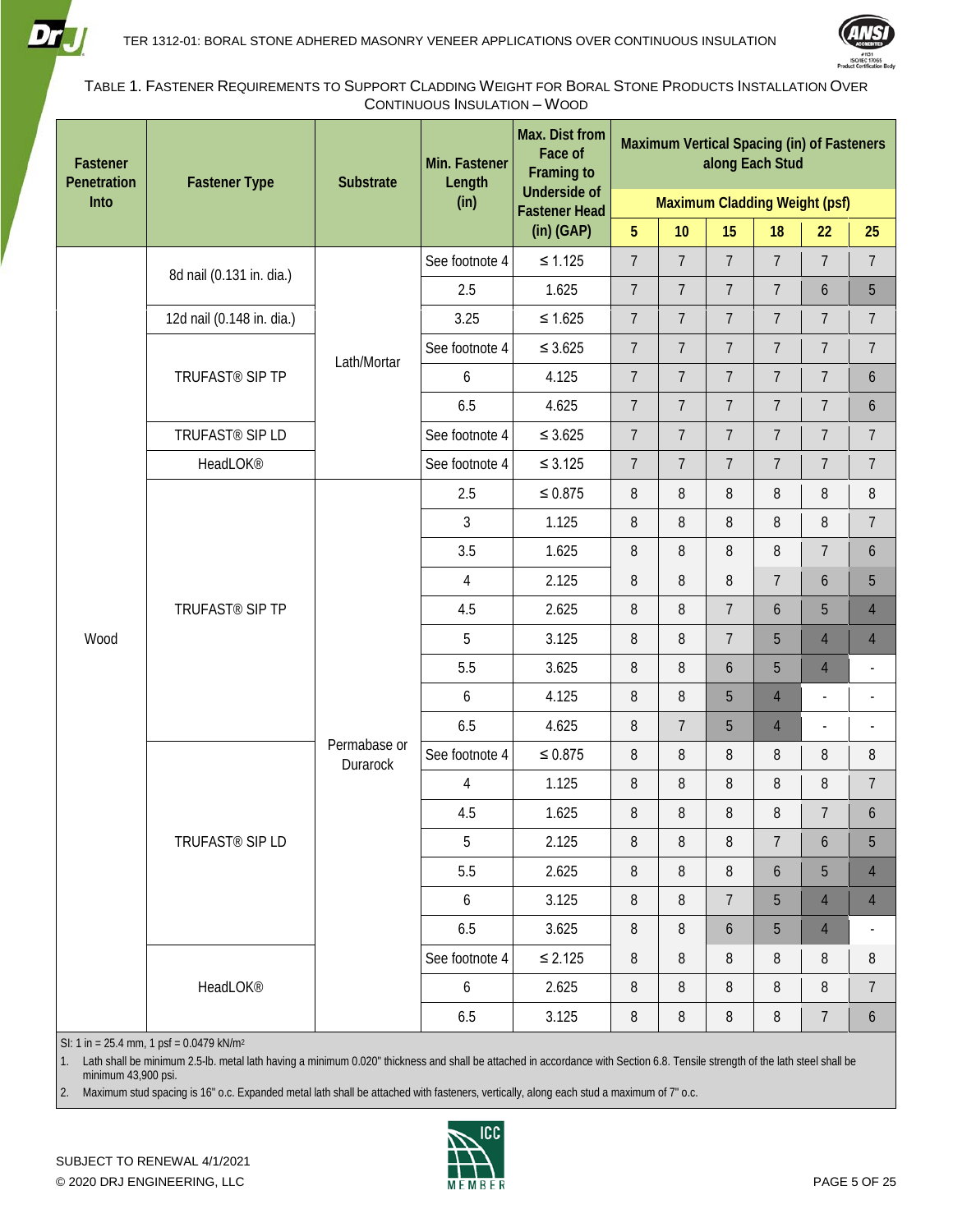

- 3. Wood studs shall have a minimum specific gravity of 0.42.
- Screws shall be corrosion-resistant, self-drilling, self-tapping and have a wafer or pancake head or a washer with a diameter sufficient to prevent the head from pulling through the openings in the lath and shall be in accordance with *ASTM C954* or *ASTM C1002*. Screws shall penetrate the studs a minimum of 1¼" in addition to the tapered point.
- 5. For thicker continuous insulation applications, design is required in accordance with accepted engineering practice.
- 6. The total distance from the face of the stud, to the underside of the fastener head shall not be more than that listed above. This includes any additional sheathing materials such as OSB, Gypsum, DensGlass®, plywood, lath, rain screen, or airspace incorporated in the design of the wall assembly. Where OSB or plywood is separately attached directly to the stud, the distance from framing to the underside of fastener head may be calculated from the face of the OSB or plywood.
- 7. Not all fasteners are commonly available in the lengths specified. Proprietary fasteners of equal strength and size are permitted.
- 8. This table provides some options evaluated by DrJ for the attachment of Boral Stone products over foam plastic insulating sheathing. Other methods, such as Cascadia clips or Knight Wall Systems, may be considered, but have not been evaluated by DrJ.
- 9. HeadLOK<sup>®</sup> screws are proprietary fasteners manufactured by OMG®, Inc. (DBA FastenMaster®). For HeadLOK® fastener code compliance issues, see the manufacturer's product literature and code compliance reports.
- 10. TRUFAST® fasteners are proprietary fasteners manufactured by TRUFAST®, LLC. For TRUFAST® fastener code compliance issues, see the manufacturer's product literature and code compliance reports.
- 11. Framing is defined as wood studs.
- 12. Continuous insulation shall be foam plastic sheathing with a minimum compressive strength of 15 psi in accordance with *ASTM C578* or *ASTM C1289*.
- 13. Values were calculated considering only gravity (lateral) loads. Where transverse load resistance is required, withdrawal resistance of the fastener shall be additionally considered.



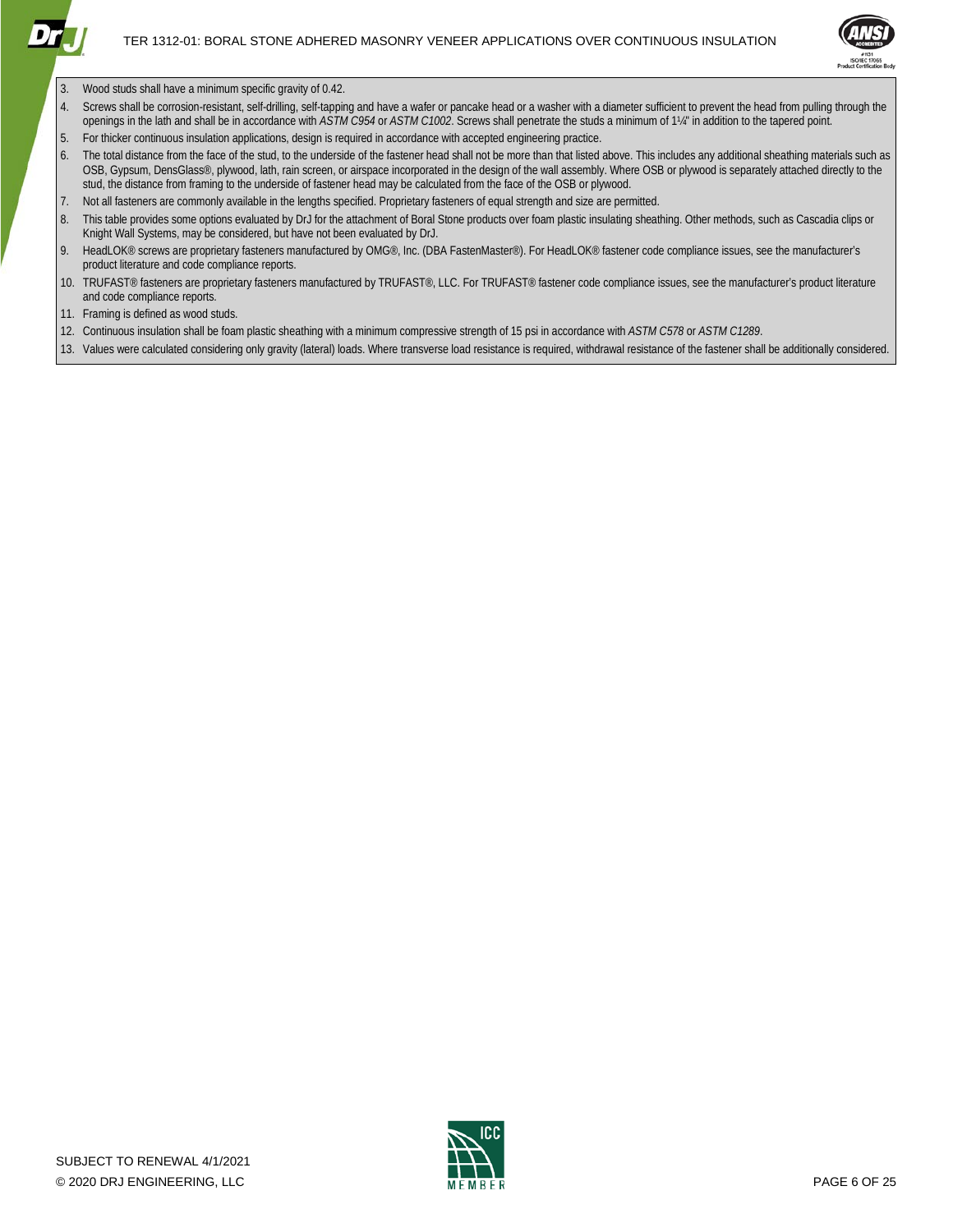



<span id="page-6-0"></span>TABLE 2. FASTENER REQUIREMENTS TO SUPPORT CLADDING WEIGHT FOR BORAL STONE PRODUCTS INSTALLATION OVER CONTINUOUS INSULATION – STEEL

| Fastener<br>Penetration | <b>Fastener Type</b> | Substrate   | Min. Fastener<br>Length | <b>Max Dist from</b><br><b>Face of Framing</b><br>to Underside of | Maximum Vertical Spacing (in) of Fasteners<br>along Each Stud |                |                          |                          |                          |                          |
|-------------------------|----------------------|-------------|-------------------------|-------------------------------------------------------------------|---------------------------------------------------------------|----------------|--------------------------|--------------------------|--------------------------|--------------------------|
| Into                    |                      |             | (in)                    | <b>Fastener Head</b>                                              | Maximum Cladding Weight (psf)                                 |                |                          |                          |                          |                          |
|                         |                      |             |                         | $(in)$ (GAP)                                                      | $5\phantom{.}$                                                | 10             | 15                       | 18                       | 22                       | 25                       |
|                         |                      |             | $\mathbf{1}$            | 0.625                                                             | $\overline{7}$                                                | $\overline{7}$ | $\overline{7}$           | $\overline{7}$           | $\overline{7}$           | 6                        |
|                         |                      |             | $\mathbf{1}$            | 0.875                                                             | $\overline{7}$                                                | $\overline{7}$ | $\overline{7}$           | 7                        | $\boldsymbol{6}$         | 6                        |
|                         |                      |             | 1.5                     | 1.125                                                             | $\overline{7}$                                                | $\overline{7}$ | $\overline{7}$           | $\overline{7}$           | $\boldsymbol{6}$         | 6                        |
|                         | #6 screw             |             | $\overline{2}$          | 1.625                                                             | $\overline{7}$                                                | $\overline{7}$ | $\overline{7}$           | 6                        | $\overline{4}$           | $\overline{4}$           |
|                         |                      |             | 2.5                     | 2.125                                                             | $\overline{7}$                                                | $\overline{7}$ | 6                        | $\overline{4}$           | $\overline{4}$           | $\overline{a}$           |
|                         |                      |             | $\mathfrak{Z}$          | 2.625                                                             | $\overline{7}$                                                | $\overline{4}$ | $\frac{1}{2}$            | $\overline{\phantom{a}}$ | $\overline{\phantom{a}}$ | $\overline{a}$           |
|                         |                      |             | 3.5                     | 3.125                                                             | $\overline{4}$                                                | $\overline{a}$ | $\frac{1}{2}$            | $\overline{\phantom{a}}$ | $\overline{\phantom{a}}$ | $\overline{\phantom{a}}$ |
|                         |                      |             | $\mathbf{1}$            | 0.625                                                             | $\overline{7}$                                                | $\overline{7}$ | $\overline{7}$           | $\overline{7}$           | $\overline{7}$           | $\overline{7}$           |
|                         | #8 screw             | Lath/Mortar | $\mathbf{1}$            | 0.875                                                             | $\overline{7}$                                                | $\overline{7}$ | $\overline{7}$           | $\overline{7}$           | $\overline{7}$           | 6                        |
|                         |                      |             | 1.5                     | 1.125                                                             | $\overline{7}$                                                | $\overline{7}$ | $\overline{7}$           | $\overline{7}$           | $\overline{7}$           | $\mathfrak b$            |
|                         |                      |             | $\overline{2}$          | 1.625                                                             | $\overline{7}$                                                | $\overline{7}$ | $\overline{7}$           | $\overline{7}$           | $\boldsymbol{6}$         | $\overline{4}$           |
|                         |                      |             | 2.5                     | 2.125                                                             | $\overline{7}$                                                | $\overline{7}$ | $\overline{7}$           | 6                        | $\overline{4}$           | $\overline{4}$           |
|                         |                      |             | 3                       | 2.625                                                             | $\overline{7}$                                                | $\overline{7}$ | 6                        | $\overline{4}$           | $\overline{4}$           | $\overline{\phantom{a}}$ |
| <b>Steel Framing</b>    |                      |             | 3.5                     | 3.125                                                             | $\overline{7}$                                                | 6              | $\overline{4}$           | $\overline{\phantom{a}}$ | $\blacksquare$           | $\overline{\phantom{a}}$ |
| (33 mil, 20 ga,         |                      |             | $\overline{4}$          | 3.625                                                             | $\boldsymbol{6}$                                              | $\overline{a}$ | $\overline{a}$           | $\overline{a}$           | $\overline{\phantom{a}}$ | ÷,                       |
| 33 ksi)                 |                      |             | See footnote 3          | $\leq 1.125$                                                      | $\overline{7}$                                                | $\overline{7}$ | $\overline{7}$           | $\overline{7}$           | $\overline{7}$           | $\overline{7}$           |
|                         |                      |             | $\overline{2}$          | 1.625                                                             | $\overline{7}$                                                | $\overline{7}$ | $\overline{7}$           | 7                        | $\boldsymbol{6}$         | $\mathfrak b$            |
|                         |                      |             | 2.5                     | 2.125                                                             | $\overline{7}$                                                | $\overline{7}$ | $\overline{7}$           | $\overline{7}$           | $\boldsymbol{6}$         | $\overline{4}$           |
|                         | #10 screw            |             | 3                       | 2.625                                                             | $\overline{7}$                                                | $\overline{7}$ | $\overline{7}$           | 6                        | $\overline{4}$           | $\overline{4}$           |
|                         |                      |             | 3.5                     | 3.125                                                             | $\overline{7}$                                                | $\overline{7}$ | 6                        | $\overline{4}$           | $\overline{4}$           |                          |
|                         |                      |             | $\overline{4}$          | 3.625                                                             | $\overline{7}$                                                | 6              | $\overline{4}$           | $\overline{\phantom{a}}$ | $\overline{\phantom{a}}$ | $\overline{\phantom{a}}$ |
|                         |                      |             | 4.5                     | 4.125                                                             | $\overline{7}$                                                | $\overline{4}$ | $\overline{\phantom{a}}$ | $\overline{\phantom{a}}$ | $\overline{\phantom{a}}$ | $\overline{\phantom{a}}$ |
|                         |                      |             | See footnote 3          | $\leq 1.125$                                                      | $\overline{7}$                                                | $\overline{7}$ | $7\overline{ }$          | $7\phantom{.}$           | $\overline{7}$           | $\overline{7}$           |
|                         |                      |             | $\overline{2}$          | 1.625                                                             | $\overline{7}$                                                | $\overline{7}$ | $\overline{7}$           | $7\overline{ }$          | $\overline{7}$           | 6                        |
|                         |                      |             | 2.5                     | 2.125                                                             | $\overline{7}$                                                | $\overline{7}$ | $\overline{7}$           | $7\overline{ }$          | $\boldsymbol{6}$         | $\boldsymbol{6}$         |
|                         | #12 screw            |             | $\overline{3}$          | 2.625                                                             | $\overline{7}$                                                | $\overline{7}$ | $\overline{7}$           | $\overline{7}$           | $\boldsymbol{6}$         | $\overline{4}$           |
|                         |                      |             | 3.5                     | 3.125                                                             | $\overline{7}$                                                | $\overline{7}$ | $\overline{7}$           | 6                        | $\overline{4}$           | $\overline{4}$           |
|                         |                      |             | $\overline{4}$          | 3.625                                                             | $\overline{7}$                                                | $\overline{7}$ | 6                        | $\overline{4}$           | $\overline{4}$           | $\overline{\phantom{a}}$ |
|                         |                      |             | 4.5                     | 4.125                                                             | $\overline{7}$                                                | 6              | $\overline{4}$           | $\blacksquare$           | $\overline{\phantom{a}}$ | $\overline{\phantom{a}}$ |

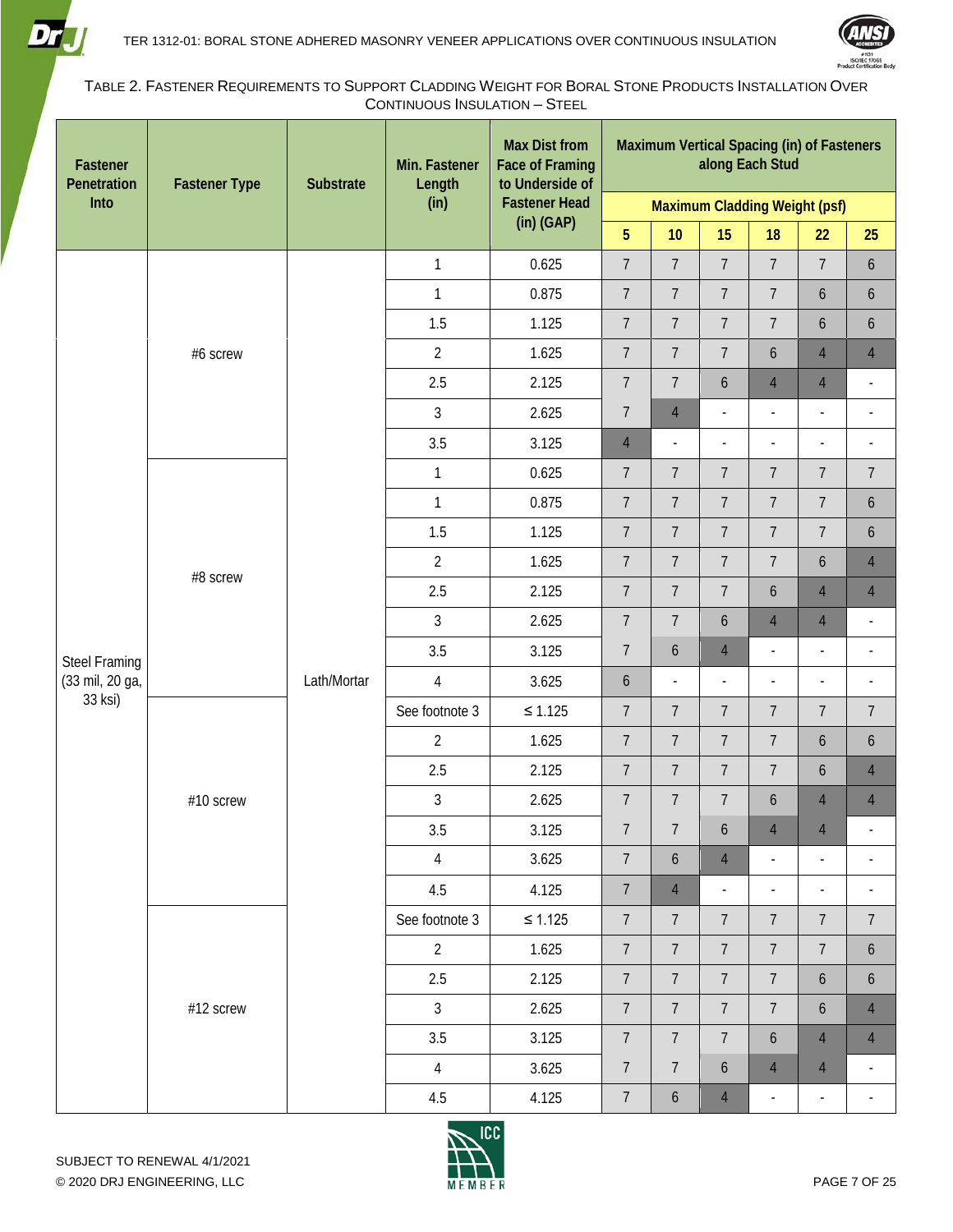

- 11



| Fastener<br>Penetration    | <b>Fastener Type</b>        | <b>Substrate</b> | Min. Fastener<br>Length | <b>Max Dist from</b><br><b>Face of Framing</b><br>to Underside of | Maximum Vertical Spacing (in) of Fasteners<br>along Each Stud |                  |                          |                          |                          |                          |  |  |
|----------------------------|-----------------------------|------------------|-------------------------|-------------------------------------------------------------------|---------------------------------------------------------------|------------------|--------------------------|--------------------------|--------------------------|--------------------------|--|--|
| Into                       |                             |                  | (in)                    | <b>Fastener Head</b>                                              | Maximum Cladding Weight (psf)                                 |                  |                          |                          |                          |                          |  |  |
|                            |                             |                  |                         | $(in)$ (GAP)                                                      | 5 <sup>5</sup>                                                | 10               | 15                       | 18                       | 22                       | 25                       |  |  |
|                            |                             |                  | 5                       | 4.625                                                             | $\overline{7}$                                                | $\overline{4}$   | $\overline{\phantom{a}}$ | $\overline{a}$           | $\overline{a}$           | $\overline{a}$           |  |  |
|                            |                             |                  | See footnote 3          | $\leq 1.625$                                                      | $\overline{7}$                                                | $\overline{7}$   | $\overline{7}$           | $\overline{7}$           | $\overline{7}$           | $\overline{7}$           |  |  |
|                            | #14 screw                   |                  | 2.5                     | 2.125                                                             | $\overline{7}$                                                | $\overline{7}$   | $\overline{7}$           | $\overline{7}$           | $\overline{7}$           | $\boldsymbol{6}$         |  |  |
|                            |                             |                  | 3                       | 2.625                                                             | $\overline{7}$                                                | $\overline{7}$   | $\overline{7}$           | $\overline{7}$           | 6                        | $\boldsymbol{6}$         |  |  |
|                            |                             |                  | 3.5                     | 3.125                                                             | $\overline{7}$                                                | $\overline{7}$   | $\overline{7}$           | $\overline{7}$           | 6                        | $\overline{4}$           |  |  |
|                            |                             |                  | $\overline{4}$          | 3.625                                                             | $\overline{7}$                                                | $\overline{7}$   | $\overline{7}$           | $\boldsymbol{6}$         | $\overline{4}$           | $\overline{4}$           |  |  |
|                            | #14 screw                   |                  | 4.5                     | 4.125                                                             | $\overline{7}$                                                | $\overline{7}$   | 6                        | $\overline{4}$           | $\overline{4}$           | $\overline{\phantom{a}}$ |  |  |
|                            |                             |                  | 5                       | 4.625                                                             | $\overline{7}$                                                | $\boldsymbol{6}$ | $\overline{4}$           | $\overline{4}$           | $\blacksquare$           | $\overline{\phantom{a}}$ |  |  |
|                            |                             |                  | $\mathfrak{Z}$          | $\leq 0.875$                                                      | $\overline{7}$                                                | $\overline{7}$   | 7                        | $\overline{7}$           | $\overline{7}$           | $\overline{7}$           |  |  |
| <b>Steel Framing</b>       |                             |                  | 3                       | 1.125                                                             | $\overline{7}$                                                | $\overline{7}$   | $\overline{7}$           | $\overline{7}$           | $\overline{7}$           | $\boldsymbol{6}$         |  |  |
| (33 mil, 20 ga,<br>33 ksi) |                             |                  | 3                       | 1.625                                                             | $\overline{7}$                                                | $\overline{7}$   | $\overline{7}$           | $\overline{7}$           | 6                        | $\overline{4}$           |  |  |
|                            | TRUFAST <sup>®</sup> SIP LD |                  | 3                       | 2.125                                                             | $\overline{7}$                                                | $\overline{7}$   | 6                        | 6                        | $\overline{4}$           | $\overline{4}$           |  |  |
|                            |                             | Lath/Mortar      | $\overline{3}$          | 2.625                                                             | $\overline{7}$                                                | $\overline{7}$   | $\overline{4}$           | $\overline{4}$           | $\overline{4}$           | $\overline{\phantom{a}}$ |  |  |
|                            |                             |                  | 3.5                     | 3.125                                                             | $\overline{7}$                                                | $\boldsymbol{6}$ | $\overline{4}$           | $\frac{1}{2}$            | $\blacksquare$           | $\overline{\phantom{a}}$ |  |  |
|                            |                             |                  | $\overline{4}$          | 3.625                                                             | 6                                                             | $\overline{a}$   | $\blacksquare$           | $\overline{\phantom{a}}$ | $\blacksquare$           | $\overline{\phantom{a}}$ |  |  |
|                            |                             |                  | See footnote 3          | $\leq 1.125$                                                      | $\overline{7}$                                                | $\overline{7}$   | $\overline{7}$           | $\overline{7}$           | $\overline{7}$           | $\overline{7}$           |  |  |
|                            |                             |                  | $\overline{2}$          | 1.625                                                             | $\overline{7}$                                                | $\overline{7}$   | $\overline{7}$           | $\overline{7}$           | $\overline{7}$           | $\mathfrak b$            |  |  |
|                            | #6 screw                    |                  | 2.5                     | 2.125                                                             | $\overline{7}$                                                | $\overline{7}$   | $\overline{7}$           | $\boldsymbol{6}$         | 6                        | $\overline{4}$           |  |  |
|                            |                             |                  | $\mathfrak{Z}$          | 2.625                                                             | $\overline{7}$                                                | $\overline{7}$   | $\overline{4}$           | $\overline{4}$           | $\overline{4}$           | $\overline{\phantom{a}}$ |  |  |
|                            |                             |                  | 3.5                     | 3.125                                                             | $\overline{7}$                                                | $\overline{4}$   | $\blacksquare$           | $\overline{\phantom{a}}$ | $\overline{\phantom{a}}$ | $\overline{\phantom{a}}$ |  |  |
|                            |                             |                  | See footnote 3          | $\leq$ 1.625                                                      | $\overline{7}$                                                | $\overline{7}$   | $\overline{7}$           | $\overline{7}$           | $\overline{7}$           | $\overline{7}$           |  |  |
| <b>Steel Framing</b>       |                             |                  | 2.5                     | 2.125                                                             | $\overline{7}$                                                | $\overline{7}$   | $\overline{7}$           | $\overline{7}$           | $\overline{7}$           | $\boldsymbol{6}$         |  |  |
| (43 mil, 18 ga,            | #8 screw                    |                  | $\mathfrak{Z}$          | 2.625                                                             | $\overline{7}$                                                | $\overline{7}$   | $\overline{7}$           | $\boldsymbol{6}$         | 6                        | $\overline{4}$           |  |  |
| 33 ksi)                    |                             |                  | 3.5                     | 3.125                                                             | $\overline{7}$                                                | $\overline{7}$   | 6                        | $\overline{4}$           | $\overline{4}$           | ÷,                       |  |  |
|                            |                             |                  | $\overline{4}$          | 3.625                                                             | $\overline{7}$                                                | $\overline{4}$   | $\overline{\phantom{a}}$ | $\overline{\phantom{a}}$ | $\blacksquare$           | $\overline{\phantom{a}}$ |  |  |
|                            |                             |                  | See footnote 3          | $\leq 2.125$                                                      | $\overline{7}$                                                | $\overline{7}$   | $\overline{7}$           | $\overline{7}$           | $\overline{7}$           | $\overline{7}$           |  |  |
|                            |                             |                  | $\mathfrak{Z}$          | 2.625                                                             | $\overline{7}$                                                | $\overline{7}$   | $\overline{7}$           | $\overline{7}$           | $\overline{7}$           | $\mathfrak b$            |  |  |
|                            | #10 screw                   |                  | 3.5                     | 3.125                                                             | $\overline{7}$                                                | $\overline{7}$   | $\overline{7}$           | $\boldsymbol{6}$         | 6                        | $\overline{4}$           |  |  |
|                            |                             |                  | 4                       | 3.625                                                             | $\overline{7}$                                                | $\overline{7}$   | 6                        | $\overline{4}$           | $\overline{4}$           | $\overline{\phantom{a}}$ |  |  |
|                            |                             |                  | 4.5                     | 4.125                                                             | $\overline{7}$                                                | $\overline{4}$   | $\overline{\phantom{a}}$ | $\overline{\phantom{a}}$ | $\overline{\phantom{a}}$ | $\overline{\phantom{a}}$ |  |  |

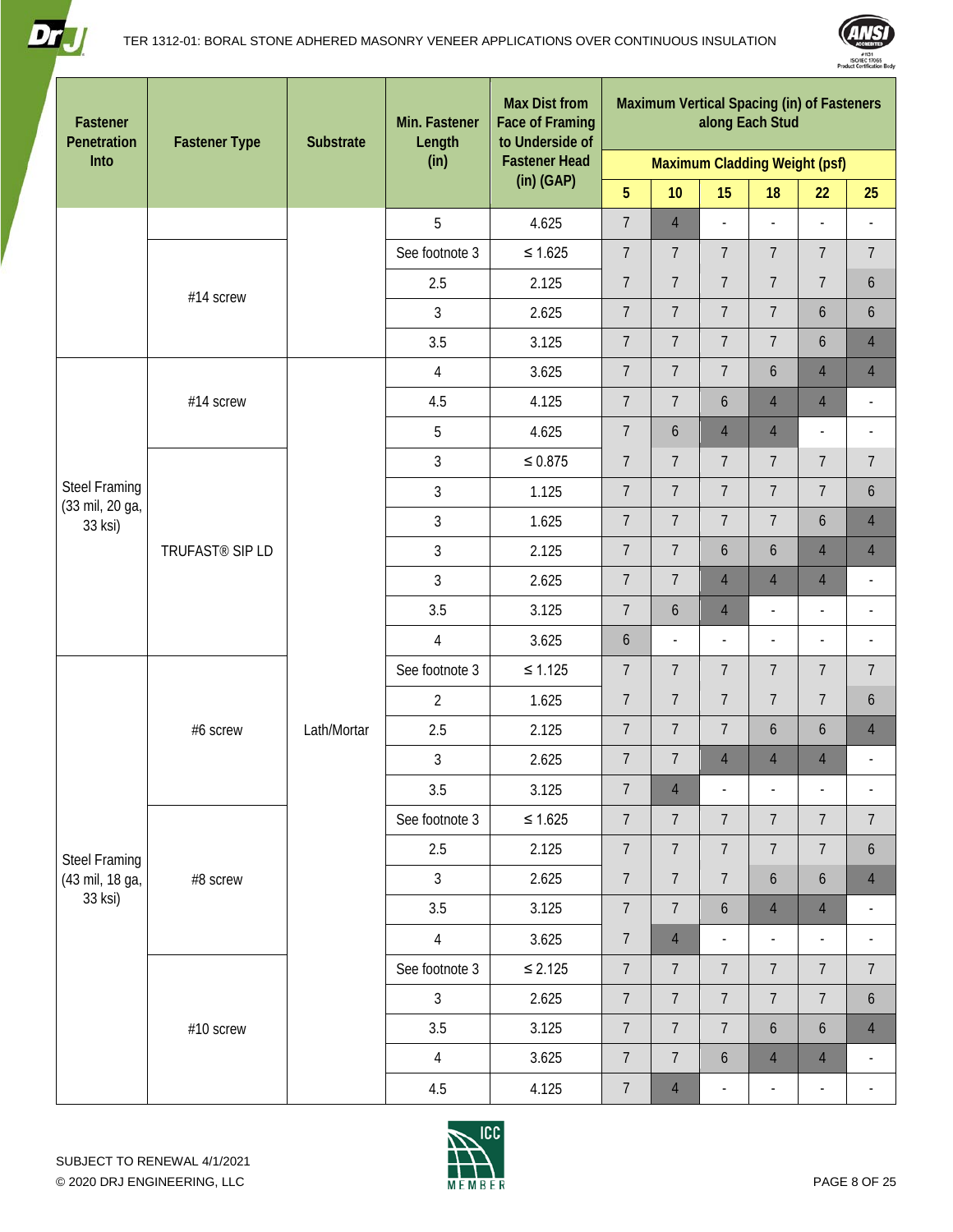



| Fastener<br>Penetration             | <b>Fastener Type</b>        | <b>Substrate</b> | Min. Fastener<br>Length | <b>Max Dist from</b><br><b>Face of Framing</b><br>to Underside of | <b>Maximum Vertical Spacing (in) of Fasteners</b><br>along Each Stud |                  |                  |                          |                          |                          |  |  |
|-------------------------------------|-----------------------------|------------------|-------------------------|-------------------------------------------------------------------|----------------------------------------------------------------------|------------------|------------------|--------------------------|--------------------------|--------------------------|--|--|
| Into                                |                             |                  | (in)                    | <b>Fastener Head</b>                                              | Maximum Cladding Weight (psf)                                        |                  |                  |                          |                          |                          |  |  |
|                                     |                             |                  |                         | $(in)$ (GAP)                                                      | 5 <sup>5</sup>                                                       | 10               | 15               | 18                       | 22                       | 25                       |  |  |
|                                     |                             |                  | See footnote 3          | $\leq 2.625$                                                      | $\overline{7}$                                                       | $\overline{7}$   | $\overline{7}$   | $\overline{7}$           | $\overline{7}$           | $\overline{7}$           |  |  |
|                                     |                             |                  | 3.5                     | 3.125                                                             | $\overline{7}$                                                       | $\overline{7}$   | $\overline{7}$   | $\overline{7}$           | $\overline{7}$           | 6                        |  |  |
|                                     | #12 screw                   |                  | $\overline{4}$          | 3.625                                                             | $\overline{7}$                                                       | $\overline{7}$   | $\overline{7}$   | 6                        | $\boldsymbol{6}$         | $\overline{4}$           |  |  |
|                                     |                             |                  | 4.5                     | 4.125                                                             | $\overline{7}$                                                       | $\overline{7}$   | 6                | $\overline{4}$           | $\overline{4}$           | $\overline{4}$           |  |  |
|                                     |                             |                  | 5                       | 4.625                                                             | $\overline{7}$                                                       | 6                | $\overline{4}$   | $\overline{\phantom{a}}$ | $\blacksquare$           | $\overline{\phantom{a}}$ |  |  |
|                                     |                             |                  | See footnote 3          | $\leq 3.125$                                                      | $\overline{7}$                                                       | $\overline{7}$   | $\overline{7}$   | $\overline{7}$           | $\overline{7}$           | $\overline{7}$           |  |  |
|                                     | #14 screw                   |                  | $\overline{4}$          | 3.625                                                             | $\overline{7}$                                                       | $\overline{7}$   | $\overline{7}$   | $\overline{7}$           | $\overline{7}$           | $\ddot{\mathbf{6}}$      |  |  |
|                                     |                             |                  | 4.5                     | 4.125                                                             | $\overline{7}$                                                       | $\overline{7}$   | $\overline{7}$   | $\overline{7}$           | $\boldsymbol{6}$         | $\overline{4}$           |  |  |
|                                     |                             |                  | 5                       | 4.625                                                             | $\overline{7}$                                                       | $\overline{7}$   | 6                | 6                        | $\overline{4}$           | $\overline{4}$           |  |  |
|                                     |                             |                  | 3                       | $\leq 1.625$                                                      | $\overline{7}$                                                       | $\overline{7}$   | $\overline{7}$   | $\overline{7}$           | $\overline{7}$           | $\overline{7}$           |  |  |
|                                     |                             |                  | 3                       | 2.125                                                             | $\overline{7}$                                                       | $\overline{7}$   | $\overline{7}$   | $\overline{7}$           | $\overline{7}$           | $\boldsymbol{6}$         |  |  |
|                                     | TRUFAST <sup>®</sup> SIP LD |                  | $\mathfrak{Z}$          | 2.625                                                             | $\overline{7}$                                                       | $\overline{7}$   | $\overline{7}$   | 6                        | $\boldsymbol{6}$         | $\overline{4}$           |  |  |
|                                     |                             |                  | 3.5                     | 3.125                                                             | $\overline{7}$                                                       | $\overline{7}$   | 6                | $\overline{4}$           | $\overline{4}$           | $\overline{a}$           |  |  |
|                                     |                             |                  | $\overline{4}$          | 3.625                                                             | $\overline{7}$                                                       | $\overline{4}$   | $\overline{a}$   | $\overline{\phantom{a}}$ | $\overline{\phantom{a}}$ | $\overline{\phantom{a}}$ |  |  |
|                                     |                             |                  | See footnote 3          | $\leq 1.625$                                                      | $\overline{7}$                                                       | $\overline{7}$   | $\overline{7}$   | $\overline{7}$           | $\overline{7}$           | $\overline{7}$           |  |  |
|                                     | #6 screw                    |                  | 2.5                     | 2.125                                                             | $\overline{7}$                                                       | $\overline{7}$   | $\overline{7}$   | $\overline{7}$           | $\overline{7}$           | $\boldsymbol{6}$         |  |  |
|                                     |                             |                  | 3                       | 2.625                                                             | $\overline{7}$                                                       | $\overline{7}$   | $\overline{7}$   | 6                        | $\overline{4}$           | $\overline{4}$           |  |  |
|                                     |                             |                  | 3.5                     | 3.125                                                             | $\overline{7}$                                                       | $\overline{4}$   | $\overline{a}$   | $\overline{\phantom{a}}$ | $\blacksquare$           | $\overline{\phantom{a}}$ |  |  |
|                                     |                             |                  | See footnote 3          | $\leq 2.125$                                                      | $\overline{7}$                                                       | $\overline{7}$   | $\overline{7}$   | $\overline{7}$           | $\overline{7}$           | $\overline{7}$           |  |  |
|                                     |                             |                  | 3                       | 2.625                                                             | $\overline{7}$                                                       | $\overline{7}$   | $\overline{7}$   | $\overline{7}$           | $\overline{7}$           | 6                        |  |  |
|                                     | #8 screw                    |                  | 3.5                     | 3.125                                                             | $\overline{7}$                                                       | $\overline{7}$   | $\overline{7}$   | $\mathfrak b$            | $\boldsymbol{6}$         | $\overline{4}$           |  |  |
| <b>Steel Framing</b><br>(54 mil, 16 |                             | Lath/Mortar      | $\overline{4}$          | 3.625                                                             | $7\phantom{.}$                                                       | 6                | $\overline{4}$   | $\overline{4}$           | $\overline{\phantom{a}}$ |                          |  |  |
| ga., 50 ksi)                        |                             |                  | See footnote 3          | $\leq 2.625$                                                      | $7\overline{ }$                                                      | $\overline{7}$   | $\overline{7}$   | $\overline{7}$           | $\overline{7}$           | $\overline{7}$           |  |  |
|                                     | #10 screw                   |                  | 3.5                     | 3.125                                                             | $\overline{7}$                                                       | $\overline{7}$   | $\overline{7}$   | $\overline{7}$           | $\overline{7}$           | 6                        |  |  |
|                                     |                             |                  | $\overline{4}$          | 3.625                                                             | $7\overline{ }$                                                      | $\overline{7}$   | $\overline{7}$   | 6                        | $\boldsymbol{6}$         | $\overline{4}$           |  |  |
|                                     |                             |                  | 4.5                     | 4.125                                                             | $\overline{7}$                                                       | $\overline{7}$   | $\overline{4}$   | $\overline{4}$           | $\blacksquare$           | $\centerdot$             |  |  |
|                                     |                             |                  | See footnote 3          | $\leq 3.625$                                                      | $\overline{7}$                                                       | $\overline{7}$   | $\overline{7}$   | $\overline{7}$           | $\overline{7}$           | $\overline{7}$           |  |  |
|                                     | #12 screw                   |                  | 4.5                     | 4.125                                                             | $7\overline{ }$                                                      | $\overline{7}$   | $\overline{7}$   | $\overline{7}$           | $\boldsymbol{6}$         | $\overline{4}$           |  |  |
|                                     |                             |                  | 5                       | 4.625                                                             | $\overline{7}$                                                       | $\overline{7}$   | $\boldsymbol{6}$ | $\overline{4}$           | $\overline{4}$           | $\overline{\phantom{a}}$ |  |  |
|                                     | #14 screw                   |                  | See footnote 3          | $\leq 4.125$                                                      | $7\phantom{.}$                                                       | $\boldsymbol{7}$ | $\boldsymbol{7}$ | $\overline{7}$           | $\overline{7}$           | $\overline{7}$           |  |  |

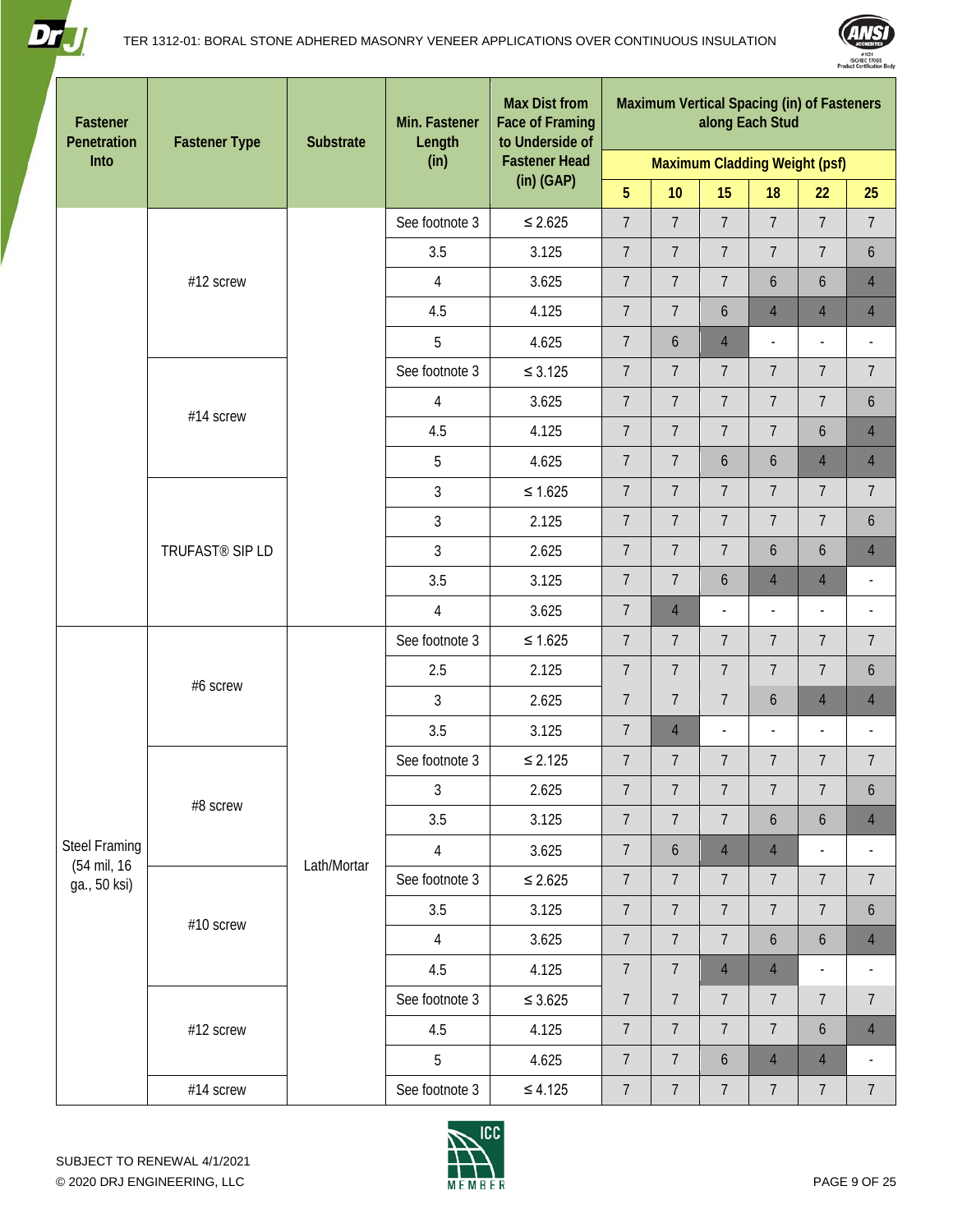



| Fastener<br>Penetration | <b>Fastener Type</b>        | <b>Substrate</b> | Min. Fastener<br>Length | <b>Max Dist from</b><br>Face of Framing<br>to Underside of | Maximum Vertical Spacing (in) of Fasteners<br>along Each Stud |                          |                               |                          |                |    |  |
|-------------------------|-----------------------------|------------------|-------------------------|------------------------------------------------------------|---------------------------------------------------------------|--------------------------|-------------------------------|--------------------------|----------------|----|--|
| <b>Into</b>             |                             |                  | (in)                    | <b>Fastener Head</b><br>$(in)$ (GAP)                       |                                                               |                          | Maximum Cladding Weight (psf) |                          |                |    |  |
|                         |                             |                  |                         |                                                            | 5                                                             | 10 <sup>1</sup>          | 15                            | 18                       | 22             | 25 |  |
|                         |                             |                  | 5                       | 4.625                                                      | $\overline{7}$                                                | ℸ                        | 7                             | ᄀ                        | 6              | 6  |  |
|                         |                             |                  | 3                       | $\leq 2.125$                                               | $\overline{7}$                                                | $\overline{\phantom{a}}$ | $\overline{ }$                | $\overline{\phantom{a}}$ | $\overline{7}$ |    |  |
|                         | TRUFAST <sup>®</sup> SIP LD |                  | 3                       | 2.625                                                      | $\overline{7}$                                                | $\overline{\phantom{a}}$ | ᄀ                             | $\overline{ }$           | $\overline{7}$ | 6  |  |
|                         |                             |                  | 3.5                     | 3.125                                                      | $\overline{7}$                                                | $\overline{ }$           | ᄀ                             | 6                        | $\overline{4}$ |    |  |
|                         |                             |                  | 4                       | 3.625                                                      | $\overline{7}$                                                | 6                        | 4                             |                          |                |    |  |

SI: 1 in = 25.4 mm, 1 psf =  $0.0479$  kN/m<sup>2</sup>

1. Lath shall be minimum 2.5-lb. metal lath having a minimum 0.020" thickness and shall be attached in accordance with Sectio[n 6.8.](#page-17-0) Tensile strength of the lath steel shall be minimum 43,900 psi.

2. Maximum stud spacing is 16" o.c. Expanded metal lath shall be attached with fasteners, vertically, along each stud a maximum of 7" o.c.

3. Screws shall be corrosion-resistant, self-drilling, self-tapping and penetrate a minimum of  $\frac{3}{8}$ " and have a wafer or pancake head or a washer with a diameter sufficient to prevent the head from pulling through the openings in the lath and shall be in accordance with *ASTM C954* or *ASTM C1002*.

4. For thicker continuous insulation applications, design is required in accordance with accepted engineering practice.

5. The total distance from the face of the stud, to the underside of the fastener head shall not be more than that listed above. This includes any additional sheathing materials such as OSB, plywood, Gypsum, DensGlass®, lath, rain screen, or airspace incorporated in the design of the wall assembly.

6. Not all fasteners are commonly available in the lengths specified. Proprietary fasteners of equal strength and size are permitted.

7. This table provides some options evaluated by DrJ for the attachment of Boral Stone products over foam plastic insulating sheathing. Other methods, such as Cascadia clips or Knight Wall Systems, may be considered, but have not been evaluated by DrJ.

8. Framing is defined as steel studs.

9. Continuous insulation shall be foam plastic sheathing with a minimum compressive strength of 15 psi in accordance with *ASTM C578* or *ASTM C1289*.

10. Values were calculated considering only gravity (lateral) loads. Where transverse load resistance is required, withdrawal resistance of the fastener shall be additionally considered.

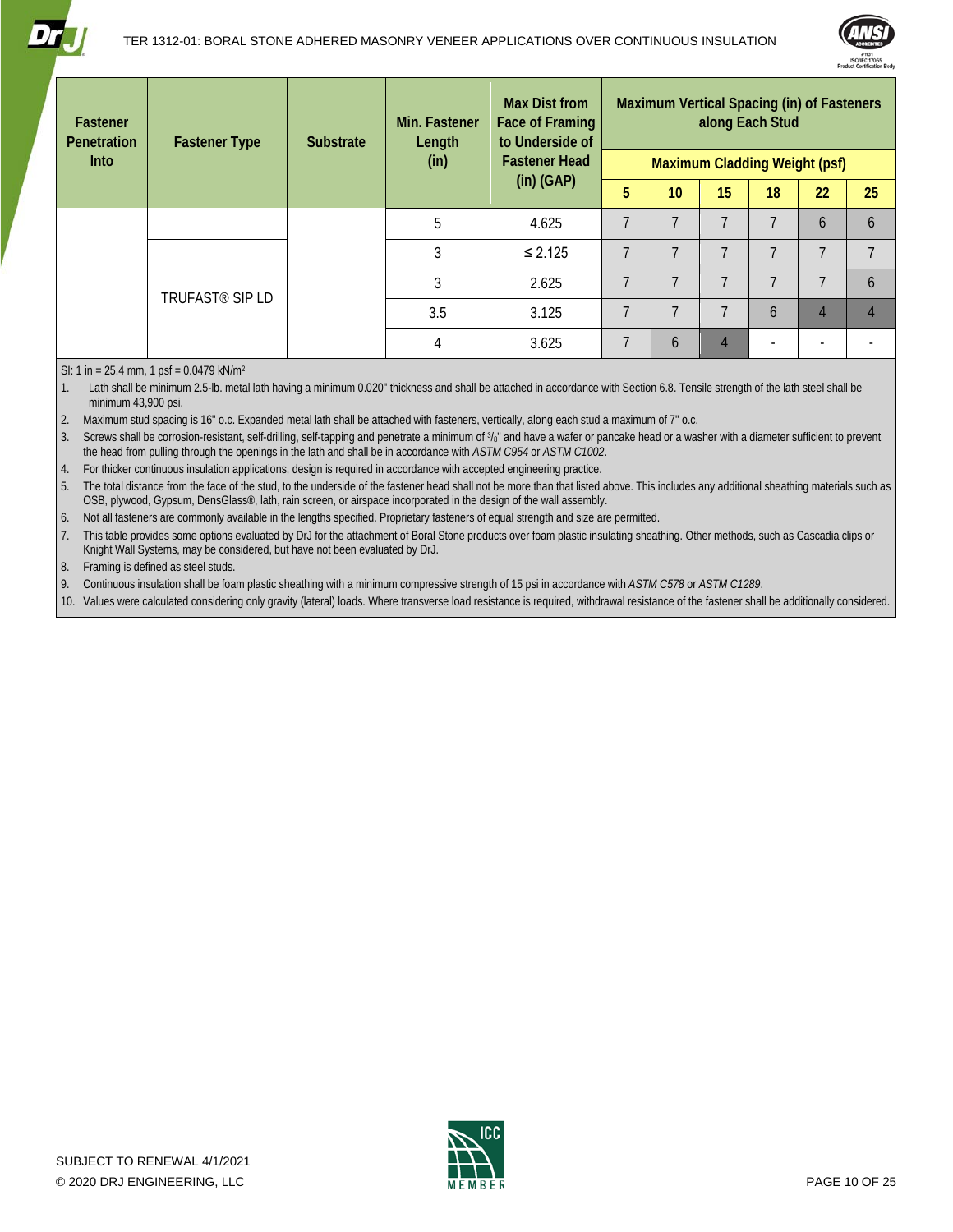



<span id="page-10-0"></span>TABLE 3. FASTENER REQUIREMENTS TO SUPPORT CLADDING WEIGHT FOR BORAL STONE PRODUCTS INSTALLATION OVER CONTINUOUS INSULATION – MASONRY & CONCRETE

| <b>Lath Fastener</b><br><b>Through</b><br><b>Continuous</b><br><b>Insulation Into:</b> | Lath<br><b>Fastener</b><br><b>Type</b>                                                      | Max. Veneer Weight<br>(includes lath, scratch coat,<br>and mortar setting bed)<br>(psf) | <b>Maximum Distance from</b><br>Face of Framing <sup>10</sup><br>to Underside of Fastener<br>Head (in) | Lath Fastener - Minimum Size<br>(dia. x length)                                                       |
|----------------------------------------------------------------------------------------|---------------------------------------------------------------------------------------------|-----------------------------------------------------------------------------------------|--------------------------------------------------------------------------------------------------------|-------------------------------------------------------------------------------------------------------|
|                                                                                        |                                                                                             |                                                                                         | 1.375                                                                                                  | TRUFAST <sup>®</sup> SIP LD or TRUFAST <sup>®</sup> TRUGRIP 3"<br>or Tapcon®® Hex Screw 3/16" x 3.25" |
|                                                                                        |                                                                                             | 15                                                                                      | 1.875                                                                                                  | TRUFAST® SIP LD or TRUFAST® TRUGRIP<br>3.5" or Tapcon® Hex Screw 1/4" x 3.75"                         |
|                                                                                        |                                                                                             |                                                                                         | 2.375                                                                                                  | TRUFAST <sup>®</sup> SIP LD or TRUFAST <sup>®</sup> TRUGRIP 4"<br>or Tapcon® Hex Screw 1/4" x 4"      |
|                                                                                        |                                                                                             |                                                                                         | 3.375                                                                                                  | TRUFAST <sup>®</sup> TRUGRIP 4.5" or Tapcon <sup>®</sup> Hex<br>Screw 1/4" x 5"                       |
|                                                                                        |                                                                                             |                                                                                         | 1.375                                                                                                  | TRUFAST <sup>®</sup> SIP LD or TRUFAST <sup>®</sup> TRUGRIP 3"<br>or Tapcon® Hex Screw 3/16" x 3.25"  |
|                                                                                        | <b>TRUFAST®</b><br>TRUGRIP,<br><b>TRUFAST®</b><br>SIP LD,<br>or Tapcon®<br><b>Hex Screw</b> | 18<br>22                                                                                | 1.875                                                                                                  | TRUFAST <sup>®</sup> SIP LD or TRUFAST <sup>®</sup> TRUGRIP<br>3.5" or Tapcon® Hex Screw 1/4" x 3.75" |
| Concrete                                                                               |                                                                                             |                                                                                         | 2.375                                                                                                  | TRUFAST <sup>®</sup> SIP LD or TRUFAST <sup>®</sup> TRUGRIP 4"<br>or Tapcon® Hex Screw 1/4" x 4"      |
| (minimum 2,500                                                                         |                                                                                             |                                                                                         | 3.375                                                                                                  | Tapcon® Hex Screw 1/4" x 5"                                                                           |
| psi)                                                                                   |                                                                                             |                                                                                         | 1.375                                                                                                  | TRUFAST <sup>®</sup> SIP LD or TRUFAST <sup>®</sup> TRUGRIP 3"<br>or Tapcon® Hex Screw 1/4" x 3.25"   |
|                                                                                        |                                                                                             |                                                                                         | 1.875                                                                                                  | TRUFAST® TRUGRIP 3.5" or Tapcon® Hex<br>Screw 1/4" x 3.75"                                            |
|                                                                                        |                                                                                             |                                                                                         | 2.375                                                                                                  | TRUFAST® TRUGRIP 4" or Tapcon® Hex<br>Screw $1/4$ " x 4"                                              |
|                                                                                        |                                                                                             |                                                                                         | 3.375                                                                                                  | Tapcon® Hex Screw 1/4" x 5"                                                                           |
|                                                                                        |                                                                                             |                                                                                         | 1.375                                                                                                  | TRUFAST <sup>®</sup> TRUGRIP 3" or Tapcon <sup>®</sup> Hex<br>Screw 1/4" x 3.25"                      |
|                                                                                        |                                                                                             | 25                                                                                      | 1.875                                                                                                  | TRUFAST® TRUGRIP 3.5" or Tapcon® Hex<br>Screw 1/4" x 3.75"                                            |
|                                                                                        |                                                                                             |                                                                                         | 2.375                                                                                                  | Tapcon® Hex Screw 1/4" x 4"                                                                           |
|                                                                                        |                                                                                             |                                                                                         | 3.375                                                                                                  | Tapcon® Hex Screw 5/16" x 5"                                                                          |
| Masonry                                                                                | <b>TRUFAST®</b>                                                                             |                                                                                         | 1.375                                                                                                  | TRUFAST <sup>®</sup> SIP LD 3" or Tapcon® Hex Screw<br>$3/16$ " x 2.75"                               |
| (medium/normal<br>Hollow CMU per                                                       | SIP LD,<br>or Tapcon®                                                                       | 15                                                                                      | 1.875                                                                                                  | TRUFAST <sup>®</sup> SIP LD 3.5" or Tapcon® Hex Screw<br>$3/16$ " x 3.25"                             |
| ASTM C90)                                                                              | <b>Hex Screw</b>                                                                            |                                                                                         | 2.375                                                                                                  | Tapcon® Hex Screw 1/4" x 3.75"                                                                        |
|                                                                                        |                                                                                             |                                                                                         | 3.375                                                                                                  | Tapcon® Hex Screw 1/4" x 5"                                                                           |

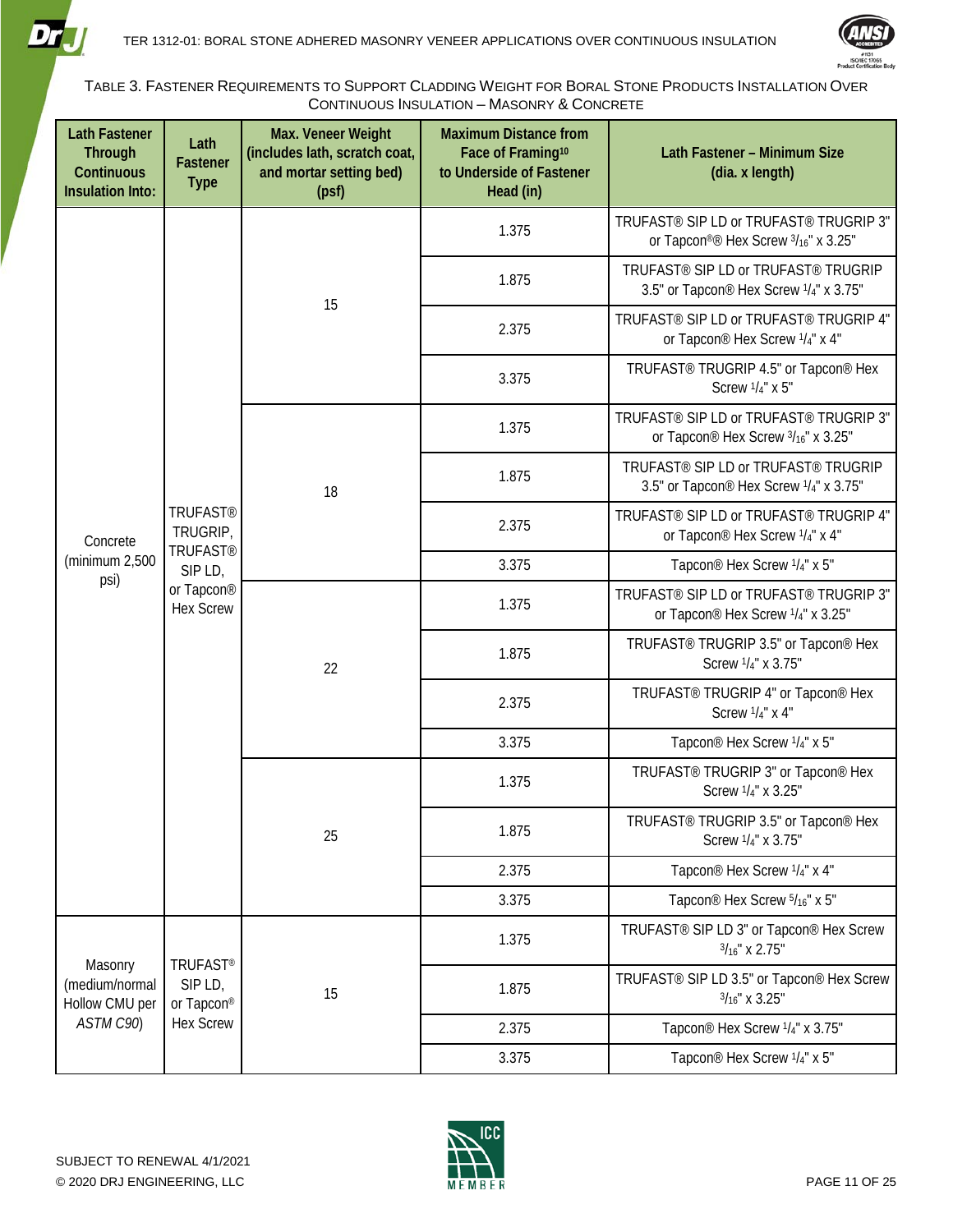

|    | 1.375 | TRUFAST <sup>®</sup> SIP LD 2.5" or Tapcon <sup>®</sup> Hex Screw<br>$3/16$ " x 2.75" |
|----|-------|---------------------------------------------------------------------------------------|
| 18 | 1.875 | Tapcon® Hex Screw 3/16" x 3.25"                                                       |
|    | 2.375 | Tapcon® Hex Screw 1/4" x 3.75"                                                        |
|    | 3.375 | Tapcon® Hex Screw 1/4" x 5"                                                           |
|    | 1.375 | Tapcon® Hex Screw 1/4" x 2.75"                                                        |
| 22 | 1.875 | Tapcon® Hex Screw 1/4" x 3.25"                                                        |
|    | 2.375 | Tapcon® Hex Screw 1/4" x 3.75"                                                        |
|    | 3.375 | Tapcon® Hex Screw 5/16" x 5"                                                          |
|    | 1.375 | Tapcon® Hex Screw 1/4" x 2.75"                                                        |
| 25 | 1.875 | Tapcon® Hex Screw 1/4" x 3.25"                                                        |
|    | 2.375 | Tapcon® Hex Screw 1/4" x 3.75"                                                        |

SI: 1 in = 25.4 mm, 1 psf = 0.0479 kN/m2

1. Lath shall be minimum 2.5-lb. metal lath having a minimum 0.020" thickness and shall be attached in accordance with Sectio[n 6.8.](#page-17-0) Tensile strength of the lath steel shall be minimum 43,900 psi.

2. Maximum fastener spacing in masonry and concrete is 16" o.c. horizontally and 7" o.c. vertically.

3. Masonry Construction – Tapcon® fasteners shall penetrate a minimum of 1". TRUFAST® SIP HD and TRUGRIP fasteners shall penetrate a minimum of 1½".

4. Concrete Construction – Tapcon® fasteners shall penetrate a minimum of 1½". TRUFAST® SIP HD and TRUGRIP fasteners shall penetrate a minimum of 1½".

5. For thicker continuous insulation applications, design is required in accordance with accepted engineering practice.

6. The total distance from concrete or masonry to the underside of the fastener head shall not be more than that listed above. This includes any additional sheathing materials such as OSB, plywood, Gypsum, DensGlass®, rain screen, or airspace incorporated in the design of the wall assembly.

7. Not all fasteners are commonly available in the lengths specified. Proprietary fasteners of equal strength and size are permitted.

8. This table provides some options evaluated by DrJ for the attachment of Boral Stone products over foam plastic insulating sheathing. Other methods, such as Cascadia clips or Knight Wall Systems, may be considered, but have not been evaluated by DrJ.

9. Tapcon® fasteners are proprietary fasteners manufactured by ITW Buildex. For Tapcon® fastener code compliance issues, see the manufacturer's product literature and code compliance reports.

10. TRUFAST® fasteners are proprietary fasteners manufactured by TRUFAST®, LLC. For TRUFAST® fastener code compliance issues, see the manufacturer's product literature and code compliance reports.

11. Continuous insulation shall be foam plastic sheathing with a minimum compressive strength of 15 psi in accordance with *ASTM C578* or *ASTM C1289*.

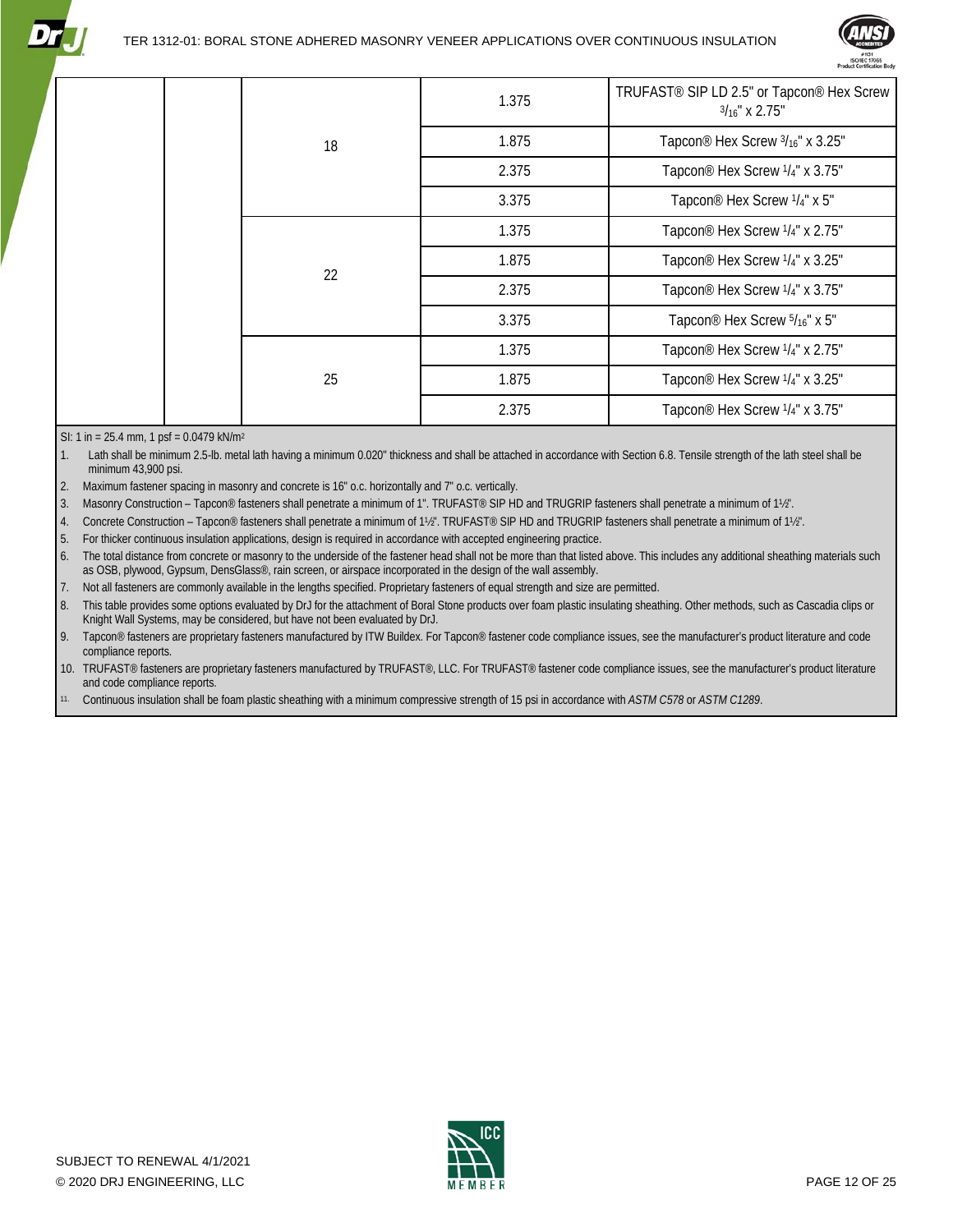



5.3 Boral Stone products are used as an exterior wall covering installed over furring. The furring is placed over the continuous insulation and fastened to the wood or steel studs or concrete or masonry substrate. The maximum foam thickness for various fastener sizes and types is listed in [Table 4.](#page-12-0)

<span id="page-12-0"></span>

| Furring<br><b>Material</b> | Framing<br><b>Member</b> | <b>Min Fastener</b><br>Penetration<br>into Wall<br>Framing | Cladding<br>Weight<br>(psf) | <b>Max Distance from the</b><br>Face of Framing <sup>19</sup> to the<br><b>Underside of the Furring</b><br>Material (in) | Fastener Type & Minimum Size<br>(dia. x length)                                   |
|----------------------------|--------------------------|------------------------------------------------------------|-----------------------------|--------------------------------------------------------------------------------------------------------------------------|-----------------------------------------------------------------------------------|
|                            |                          |                                                            |                             | 1                                                                                                                        | 0.148" x 3.25" Nail or HeadLOK® 4.5" or<br>TRUFAST <sup>®</sup> SIP (LD or TP) 4" |
|                            |                          |                                                            | 15                          | 1.5                                                                                                                      | HeadLOK® 4.5" or TRUFAST® SIP (LD or TP) 4.5"                                     |
|                            |                          |                                                            |                             | $\overline{2}$                                                                                                           | HeadLOK® 5" or TRUFAST® SIP (LD or TP) 5"                                         |
|                            |                          |                                                            |                             | 3                                                                                                                        | HeadLOK® 6" or TRUFAST® SIP (LD or TP) 7"                                         |
|                            |                          |                                                            |                             | 1                                                                                                                        | 0.148" x 3.25" Nail or HeadLOK® 4.5" or<br>TRUFAST <sup>®</sup> SIP (LD or TP) 4" |
|                            |                          |                                                            | 18                          | 1.5                                                                                                                      | HeadLOK® 4.5" or TRUFAST® SIP (LD or TP) 4.5"                                     |
|                            |                          |                                                            |                             | $\overline{2}$                                                                                                           | HeadLOK® 5" or TRUFAST® SIP (LD or TP) 5"                                         |
| Minimum 1x3                | Minimum 2x<br>Wood Stud  | $11/2$ "                                                   |                             | 3                                                                                                                        | HeadLOK® 6" or TRUFAST® SIP (LD or TP) 7"                                         |
| Wood Furring               |                          |                                                            |                             | 1                                                                                                                        | 0.148" x 3.25" Nail or HeadLOK® 4.5" or<br>TRUFAST <sup>®</sup> SIP (LD or TP) 4" |
|                            |                          |                                                            | 22<br>25                    | 1.5                                                                                                                      | HeadLOK® 4.5" or TRUFAST® SIP (LD or TP) 4.5"                                     |
|                            |                          |                                                            |                             | $\overline{2}$                                                                                                           | HeadLOK® 5" or TRUFAST® SIP (LD or TP) 6"                                         |
|                            |                          |                                                            |                             | 3                                                                                                                        | HeadLOK® 6" or TRUFAST® SIP (LD or TP) 7"                                         |
|                            |                          |                                                            |                             | 1                                                                                                                        | 0.148" x 3.25" Nail or HeadLOK® 4.5" or<br>TRUFAST <sup>®</sup> SIP (LD or TP) 4" |
|                            |                          |                                                            |                             | 1.5                                                                                                                      | HeadLOK® 4.5" or TRUFAST® SIP (LD or TP) 5.5"                                     |
|                            |                          |                                                            |                             | $\overline{2}$                                                                                                           | HeadLOK® 5" or TRUFAST® SIP (LD or TP) 6"                                         |
|                            |                          |                                                            |                             | 3                                                                                                                        | <b>NONE</b>                                                                       |
|                            |                          |                                                            |                             | 1                                                                                                                        | #4 (0.112" x 1.5") or TRUFAST <sup>®</sup> SIP LD 1.5"                            |
|                            |                          |                                                            | 15                          | 1.5                                                                                                                      | #6 (0.138" x 2") or TRUFAST <sup>®</sup> SIP LD 2"                                |
|                            |                          |                                                            |                             | $\overline{2}$                                                                                                           | #6 (0.138" x 2.5") or TRUFAST <sup>®</sup> SIP LD 2.5"                            |
|                            |                          |                                                            |                             | 3                                                                                                                        | #10 (0.186" x 3.5") or TRUFAST <sup>®</sup> SIP LD 3.5"                           |
| Steel Hat<br>Channel       | <b>Steel Stud</b>        | <b>Steel</b>                                               |                             | $\mathbf{1}$                                                                                                             | #4 (0.112" x 1.5") or TRUFAST <sup>®</sup> SIP LD 1.5"                            |
| (minimum                   | $(33 \text{ mil})$       | Thickness $+3$                                             | 18                          | 1.5                                                                                                                      | #6 (0.138" x 2") or TRUFAST <sup>®</sup> SIP LD 2"                                |
| 33 mil,<br>33 ksi)         | thicker, 33 ksi)         | Threads                                                    |                             | 2                                                                                                                        | #8 (0.164" x 2.5") or TRUFAST <sup>®</sup> SIP LD 2.5"                            |
|                            |                          |                                                            |                             | 3                                                                                                                        | #12 (0.216" x 3.5") or TRUFAST <sup>®</sup> SIP LD 3.5"                           |
|                            |                          |                                                            |                             | 1                                                                                                                        | #6 (0.138" x 1.5") or TRUFAST <sup>®</sup> SIP LD 1.5"                            |
|                            |                          |                                                            | 22                          | 1.5                                                                                                                      | #8 (0.164" x 2") or TRUFAST <sup>®</sup> SIP LD 2"                                |
|                            |                          |                                                            |                             | $\overline{2}$                                                                                                           | #10 (0.186" x 2.5") or TRUFAST <sup>®</sup> SIP LD 2.5"                           |

TABLE 4. MAXIMUM FOAM THICKNESS FOR FASTENER TYPE AND SIZE

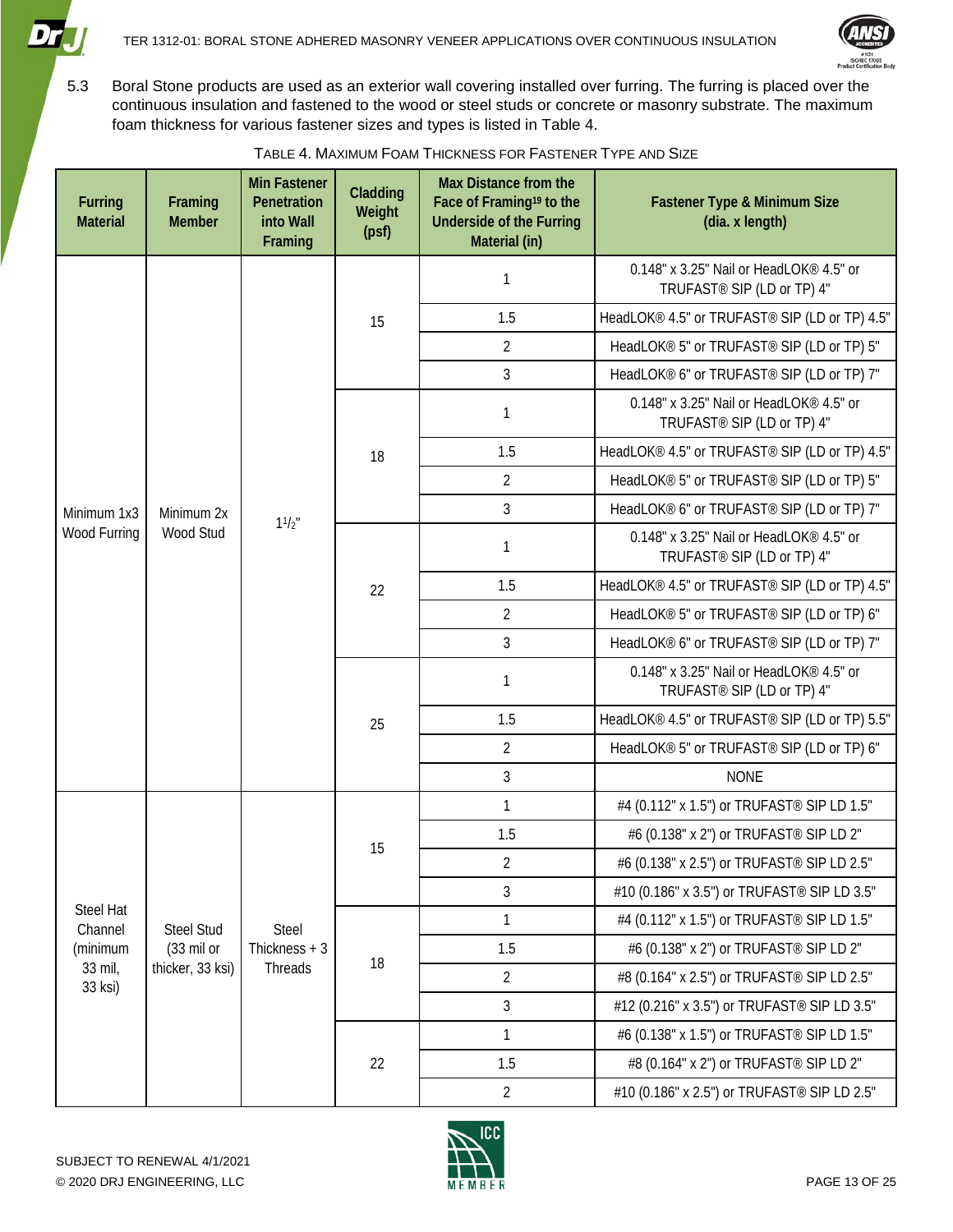



| Furring<br><b>Material</b>     | Framing<br><b>Member</b>                                       | <b>Min Fastener</b><br>Penetration<br>into Wall<br>Framing | Cladding<br>Weight<br>(psf) | <b>Max Distance from the</b><br>Face of Framing <sup>19</sup> to the<br><b>Underside of the Furring</b><br>Material (in) | Fastener Type & Minimum Size<br>(dia. x length)                       |
|--------------------------------|----------------------------------------------------------------|------------------------------------------------------------|-----------------------------|--------------------------------------------------------------------------------------------------------------------------|-----------------------------------------------------------------------|
|                                |                                                                |                                                            |                             | 3                                                                                                                        | #14 (0.242" x 3.5") or TRUFAST <sup>®</sup> SIP LD 3.5"               |
|                                |                                                                |                                                            |                             | 1                                                                                                                        | #8 (0.164" x 1.5") or TRUFAST <sup>®</sup> SIP LD 1.5"                |
|                                |                                                                |                                                            |                             | 1.5                                                                                                                      | #10 (0.186" x 2") or TRUFAST <sup>®</sup> SIP LD 2"                   |
|                                |                                                                |                                                            | 25                          | $\overline{2}$                                                                                                           | #12 (0.216" x 3.5") or TRUFAST <sup>®</sup> SIP LD 2.5"               |
|                                |                                                                |                                                            |                             | 3                                                                                                                        | #16 (0.268" x 3.5") or TRUFAST <sup>®</sup> SIP LD 3.5"               |
|                                |                                                                |                                                            |                             | $\mathbf{1}$                                                                                                             | #4 (0.112" x 1.5") or TRUFAST <sup>®</sup> SIP LD 1.5"                |
| <b>Steel Hat</b><br>Channel    | <b>Steel Stud</b>                                              | <b>Steel</b>                                               | 15                          | 1.5                                                                                                                      | #6 (0.138" x 2") or TRUFAST <sup>®</sup> SIP LD 2"                    |
| (minimum                       | $(43 \text{ mil} \text{ or }$<br>thicker, 33 ksi)              | Thickness $+3$                                             |                             | $\overline{2}$                                                                                                           | #6 (0.138" x 2.5") or TRUFAST <sup>®</sup> SIP LD 2.5"                |
| 33 mil,<br>33 ksi)             | <b>Steel Stud</b>                                              | Threads                                                    |                             | 3                                                                                                                        | #8 (0.164" x 3.5") or TRUFAST <sup>®</sup> SIP LD 3.5"                |
|                                |                                                                |                                                            | 18                          | $\mathbf{1}$                                                                                                             | #4 (0.112" x 1.5") or TRUFAST <sup>®</sup> SIP LD 1.5"                |
|                                |                                                                |                                                            |                             | 1.5                                                                                                                      | #6 (0.138" x 2") or TRUFAST <sup>®</sup> SIP LD 2"                    |
|                                |                                                                | <b>Steel</b><br>Thickness $+3$<br>Threads                  | 18                          | $\overline{2}$                                                                                                           | #6 (0.138" x 2.5") or TRUFAST <sup>®</sup> SIP LD 2.5"                |
|                                | <b>Steel Stud</b><br>$(43 \text{ mil of})$<br>thicker, 33 ksi) |                                                            |                             | 3                                                                                                                        | #10 (0.186" x 3.5") or TRUFAST <sup>®</sup> SIP LD 3.5"               |
|                                |                                                                |                                                            | 22<br>25                    | $\mathbf{1}$                                                                                                             | #6 (0.138" x 1.5") or TRUFAST <sup>®</sup> SIP LD 1.5"                |
| Steel Hat<br>Channel           |                                                                |                                                            |                             | 1.5                                                                                                                      | #6 (0.138" x 2") or TRUFAST <sup>®</sup> SIP LD 2"                    |
| (minimum                       |                                                                |                                                            |                             | $\overline{2}$                                                                                                           | #8 (0.164" x 2.5") or TRUFAST <sup>®</sup> SIP LD 2.5"                |
| 33 mil,<br>33 ksi)             |                                                                |                                                            |                             | 3                                                                                                                        | #10 (0.186" x 3.5") or TRUFAST <sup>®</sup> SIP LD 3.5"               |
|                                |                                                                |                                                            |                             | $\mathbf{1}$                                                                                                             | #6 (0.138" x 1.5") or TRUFAST <sup>®</sup> SIP LD 1.5"                |
|                                |                                                                |                                                            |                             | 1.5                                                                                                                      | #8 (0.164" x 2") or TRUFAST <sup>®</sup> SIP LD 2"                    |
|                                |                                                                |                                                            |                             | $\overline{2}$                                                                                                           | #8 (0.164" x 2.5") or TRUFAST <sup>®</sup> SIP LD 2.5"                |
|                                |                                                                |                                                            |                             | 3                                                                                                                        | #12 (0.216" x 3.5") or TRUFAST <sup>®</sup> SIP LD 3.5"               |
|                                |                                                                |                                                            |                             | 1                                                                                                                        | 3/16" x 2.25" Tapcon® Hex Screw or TRUFAST®<br>SIP LD 2.5"            |
|                                |                                                                |                                                            | 15                          | 1.5                                                                                                                      | 3/16" x 2.75" Tapcon® Hex Screw or TRUFAST®<br>SIP LD 3"              |
| <b>Steel Hat</b>               | Masonry                                                        |                                                            |                             | $\overline{2}$                                                                                                           | 3/16" x 3.25" Tapcon® Hex Screw or TRUFAST®<br>SIP LD 3.5"            |
| Channel<br>(minimum<br>33 mil, | (medium/norm<br>al hollow CMU<br>per ASTM                      | 1"                                                         |                             | 3                                                                                                                        | 1/4" x 5" Tapcon® Hex Screw or TRUFAST® SIP<br>LD4"                   |
| 33 ksi)                        | C90                                                            |                                                            |                             | 1                                                                                                                        | 3/16" x 2.25" Tapcon® Hex Screw or TRUFAST®<br>SIP LD 2.5"            |
|                                |                                                                |                                                            | 18                          | 1.5                                                                                                                      | 3/ <sub>16</sub> " x 2.75" Tapcon® Hex Screw or TRUFAST®<br>SIP LD 3" |
|                                |                                                                |                                                            |                             | $\overline{2}$                                                                                                           | 1/4" x 3.25" Tapcon® Hex Screw or TRUFAST® SIP<br>LD 3.5"             |

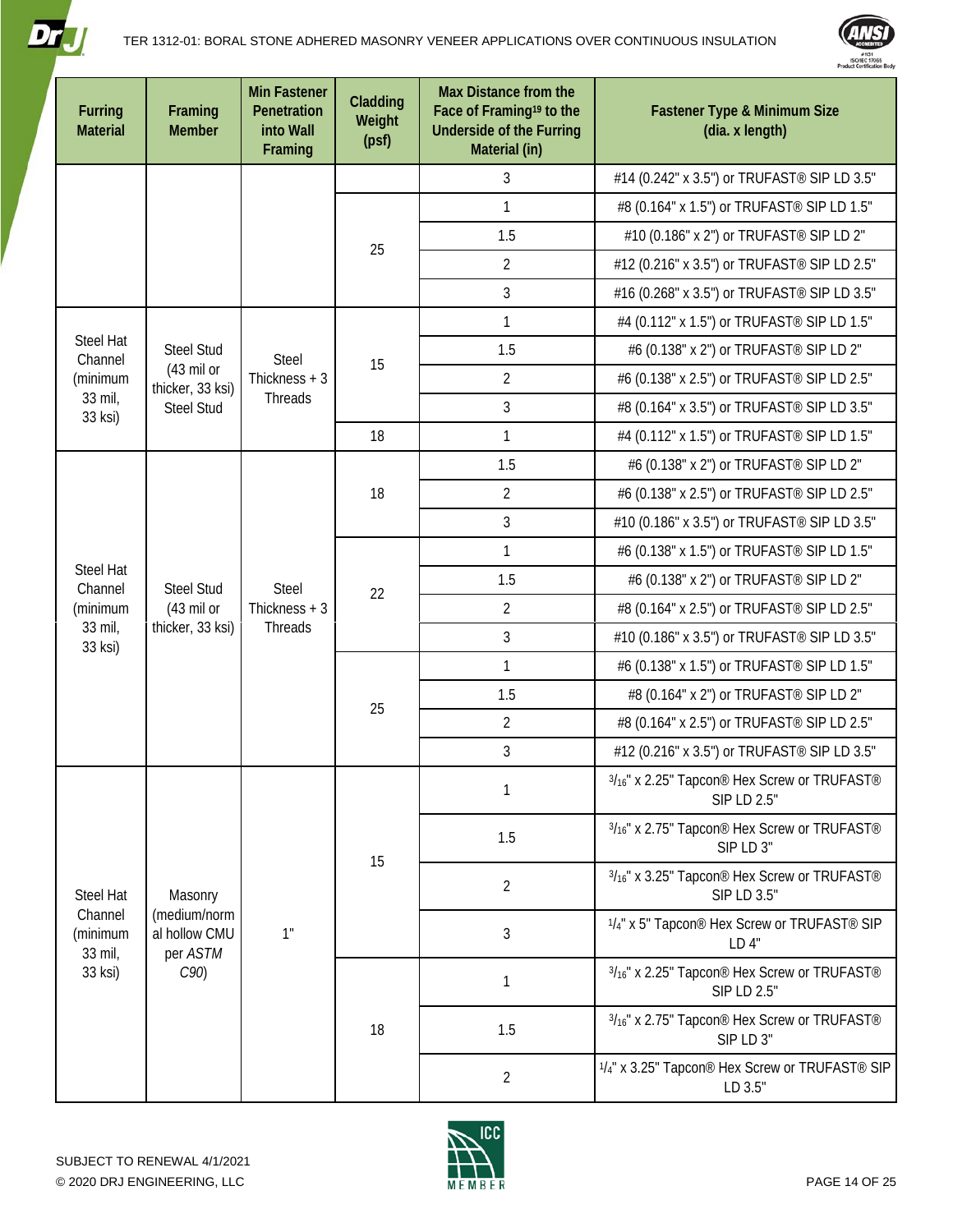



| Furring<br><b>Material</b>                             | Framing<br><b>Member</b>           | <b>Min Fastener</b><br>Penetration<br>into Wall<br>Framing | Cladding<br>Weight<br>(psf) | <b>Max Distance from the</b><br>Face of Framing <sup>19</sup> to the<br><b>Underside of the Furring</b><br>Material (in) | <b>Fastener Type &amp; Minimum Size</b><br>(dia. x length)                                              |
|--------------------------------------------------------|------------------------------------|------------------------------------------------------------|-----------------------------|--------------------------------------------------------------------------------------------------------------------------|---------------------------------------------------------------------------------------------------------|
|                                                        |                                    |                                                            |                             | $\mathfrak{Z}$                                                                                                           | 1/4" x 5" Tapcon <sup>®</sup> Hex Screw                                                                 |
|                                                        |                                    |                                                            |                             | $\mathbf{1}$                                                                                                             | 3/16" x 2.25" Tapcon® Hex Screw or TRUFAST®<br>SIP LD 2.5"                                              |
|                                                        |                                    |                                                            | 22                          | 1.5                                                                                                                      | 1/4" x 2.75" Tapcon® Hex Screw or TRUFAST® SIP<br>$LD3$ "                                               |
|                                                        |                                    |                                                            |                             | $\overline{2}$                                                                                                           | 1/4" x 3.25" Tapcon® Hex Screw or TRUFAST® SIP<br>LD 3.5"                                               |
|                                                        |                                    |                                                            |                             | $\mathfrak{Z}$                                                                                                           | 1/4" x 5" Tapcon <sup>®</sup> Hex Screw                                                                 |
|                                                        |                                    |                                                            |                             | 1                                                                                                                        | 1/ <sub>4</sub> " x 2.25" Tapcon <sup>®</sup> Hex Screw or TRUFAST <sup>®</sup> SIP<br>LD 2.5"          |
|                                                        |                                    |                                                            | 25                          | 1.5                                                                                                                      | 1/4" x 2.75" Tapcon® Hex Screw or TRUFAST® SIP<br>LD 3"                                                 |
|                                                        |                                    |                                                            |                             | $\overline{2}$                                                                                                           | 1/ <sub>4</sub> " x 3.25" Tapcon <sup>®</sup> Hex Screw or TRUFAST <sup>®</sup> SIP<br>LD 3.5"          |
|                                                        |                                    |                                                            |                             | $\mathfrak{Z}$                                                                                                           | $5/16$ " x 5" Tapcon® Hex Screw                                                                         |
|                                                        |                                    |                                                            |                             | $\mathbf{1}$                                                                                                             | 3/16" x 2.75" Tapcon® Hex Screw or TRUFAST®<br>SIP LD or TRUFAST® TRUGRIP 3"                            |
|                                                        |                                    |                                                            | 22                          | 1.5                                                                                                                      | 3/ <sub>16</sub> " x 3.25" Tapcon® Hex Screw or TRUFAST®<br>SIP LD or TRUFAST <sup>®</sup> TRUGRIP 3.5" |
| Steel Hat                                              |                                    |                                                            |                             | $\overline{2}$                                                                                                           | 3/16" x 3.75" Tapcon® Hex Screw or TRUFAST®<br>SIP LD or TRUFAST® TRUGRIP 4"                            |
| Channel<br>(minimum<br>33 mil,                         | Concrete<br>(minimum<br>2,500 psi) | 1.5"                                                       |                             | 3                                                                                                                        | 3/16" x 5" Tapcon® Hex Screw or TRUFAST® SIP<br>LD or TRUFAST® TRUGRIP 5"                               |
| 33 ksi)                                                |                                    |                                                            |                             | 1                                                                                                                        | 3/16" x 2.75" Tapcon® Hex Screw or TRUFAST®<br>SIP LD or TRUFAST <sup>®</sup> TRUGRIP 3"                |
|                                                        |                                    |                                                            | 25                          | 1.5                                                                                                                      | 3/16" x 3.25" Tapcon® Hex Screw or TRUFAST®<br>SIP LD or TRUFAST® TRUGRIP 3.5"                          |
|                                                        |                                    |                                                            |                             | $\overline{2}$                                                                                                           | 3/16" x 3.75" Tapcon® Hex Screw or TRUFAST®<br>SIP LD or TRUFAST® TRUGRIP 4"                            |
| Steel Hat<br>Channel<br>(minimum<br>33 mil,<br>33 ksi) | Concrete<br>(minimum<br>2,500 psi) | 1.5"                                                       | 25                          | 3                                                                                                                        | 1/4" x 5" Tapcon® Hex Screw or TRUFAST® SIP<br>LD or TRUFAST® TRUGRIP 5"                                |

SI: 1 in = 25.4 mm, 1 psf = 0.0479 kN/m2

1. Lath shall be minimum 2.5-lb. metal lath having a minimum 0.020" thickness and shall be attached in accordance with Sectio[n 6.8.](#page-17-0) Tensile strength of the lath steel shall be minimum 43,900 psi.

2. Where furring is installed vertically, it shall be installed directly over wall studs spaced a maximum of 16" o.c. Furring shall be attached to the studs at a maximum of 7" o.c. along the length of the stud. Where furring is attached vertically to concrete or masonry walls, it shall be spaced a maximum of 16" o.c. and fastened a maximum of 7" o.c. vertically. Where furring is attached horizontally to concrete or masonry, it shall be spaced a maximum of 7" o.c. and shall be fastened to the concrete or masonry with fasteners spaced a maximum of 16" o.c.

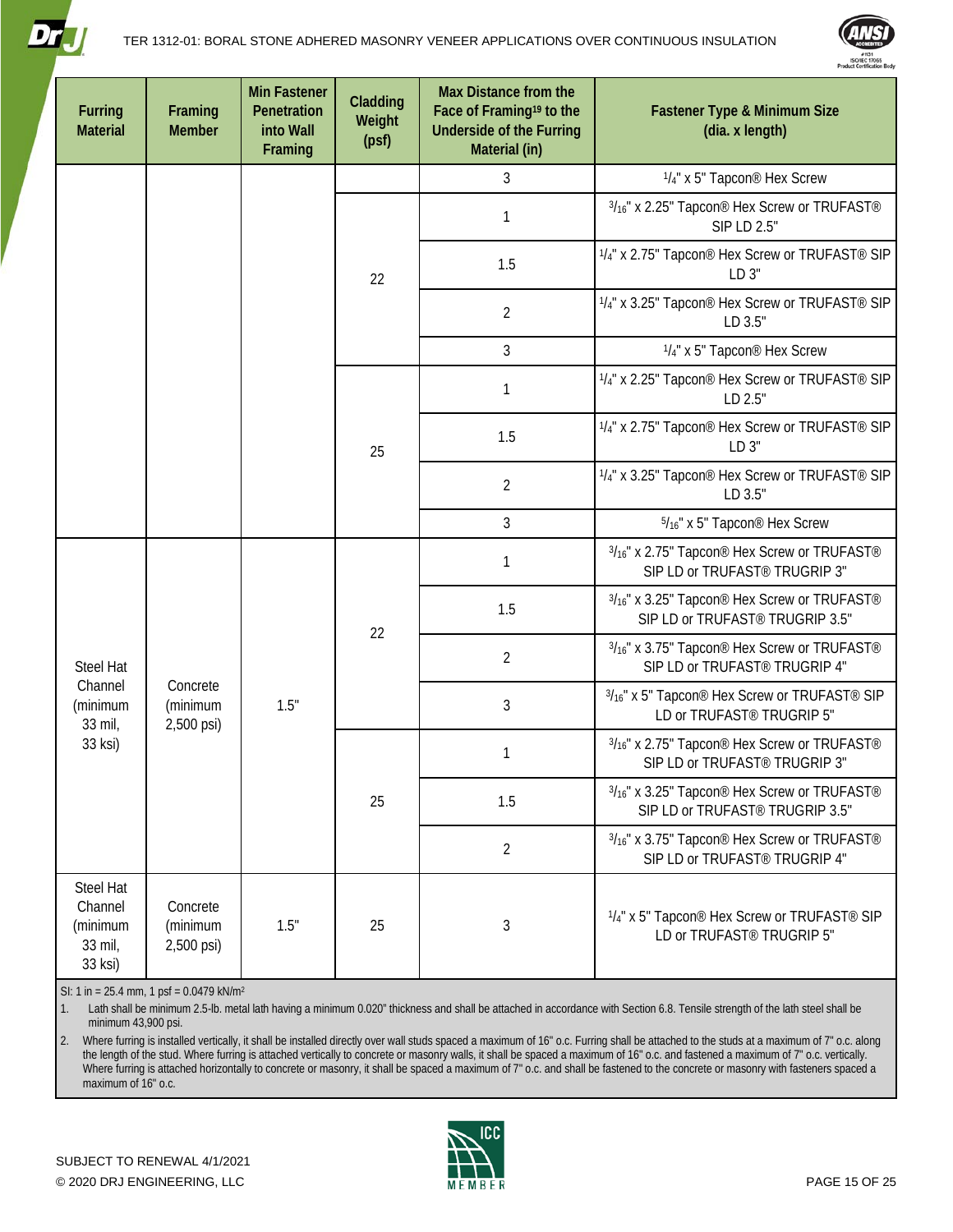



|    | <b>Furring</b><br><b>Material</b>                                                                                                                                                                                                                              | Framing<br><b>Member</b>                        | <b>Min Fastener</b><br>Penetration<br>into Wall<br>Framing                            | Cladding<br>Weight<br>(psf) | Max Distance from the<br>Face of Framing <sup>19</sup> to the<br><b>Underside of the Furring</b><br>Material (in)                                   | <b>Fastener Type &amp; Minimum Size</b><br>(dia. x length)                                                                                                                                                                                                                                                                                                                                                                                                                                                                                               |  |  |  |  |  |
|----|----------------------------------------------------------------------------------------------------------------------------------------------------------------------------------------------------------------------------------------------------------------|-------------------------------------------------|---------------------------------------------------------------------------------------|-----------------------------|-----------------------------------------------------------------------------------------------------------------------------------------------------|----------------------------------------------------------------------------------------------------------------------------------------------------------------------------------------------------------------------------------------------------------------------------------------------------------------------------------------------------------------------------------------------------------------------------------------------------------------------------------------------------------------------------------------------------------|--|--|--|--|--|
| 3. |                                                                                                                                                                                                                                                                |                                                 |                                                                                       |                             |                                                                                                                                                     | Where furring is installed horizontally, it shall be installed at a maximum 7" o.c. along the length of the stud and attached to each wall stud. Maximum stud spacing is 16" o.c.                                                                                                                                                                                                                                                                                                                                                                        |  |  |  |  |  |
| 4. |                                                                                                                                                                                                                                                                |                                                 |                                                                                       |                             | Wood furring shall be a minimum 34"-thick. Wood furring and wood studs shall have a minimum specific gravity of 0.42.                               |                                                                                                                                                                                                                                                                                                                                                                                                                                                                                                                                                          |  |  |  |  |  |
| 5. |                                                                                                                                                                                                                                                                |                                                 |                                                                                       |                             |                                                                                                                                                     | Nails supporting the furring strips shall penetrate the studs a minimum of 1½". Steel hat channel furring shall be a minimum 33 mil (33 ksi) thick steel with a $\frac{7}{8}$ " depth.                                                                                                                                                                                                                                                                                                                                                                   |  |  |  |  |  |
| 6. |                                                                                                                                                                                                                                                                |                                                 | the openings in the lath. Screws shall penetrate the studs a minimum of 11/4".        |                             |                                                                                                                                                     | Wood Construction - Nails shall penetrate wood framing a minimum of 1½" and have a head size or a washer with a diameter sufficient to prevent the head from pulling through                                                                                                                                                                                                                                                                                                                                                                             |  |  |  |  |  |
| 7. | Steel Framing - Screws shall be corrosion-resistant, self-drilling, self-tapping and penetrate a minimum of 3/8" and have a wafer or pancake head or a washer with a diameter<br>sufficient to prevent the head from pulling through the openings in the lath. |                                                 |                                                                                       |                             |                                                                                                                                                     |                                                                                                                                                                                                                                                                                                                                                                                                                                                                                                                                                          |  |  |  |  |  |
| 8. |                                                                                                                                                                                                                                                                |                                                 | Masonry Construction - Fasteners shall penetrate a minimum of 1".                     |                             |                                                                                                                                                     |                                                                                                                                                                                                                                                                                                                                                                                                                                                                                                                                                          |  |  |  |  |  |
| 9. |                                                                                                                                                                                                                                                                |                                                 |                                                                                       |                             | Concrete Construction - Tapcon® fasteners shall penetrate a minimum of 1½". TRUFAST® TRUGRIP fasteners shall penetrate a minimum of 1".             |                                                                                                                                                                                                                                                                                                                                                                                                                                                                                                                                                          |  |  |  |  |  |
|    |                                                                                                                                                                                                                                                                |                                                 | equivalent or greater diameter and bending strength shall be permitted.               |                             |                                                                                                                                                     | 10. Corrosion-resistant, self-drilling, self-tapping screw fasteners for connection of siding to steel framing shall comply with the requirements of AISI S200. Other approved fasteners of                                                                                                                                                                                                                                                                                                                                                              |  |  |  |  |  |
|    |                                                                                                                                                                                                                                                                |                                                 |                                                                                       |                             | yield strength for nails with a diameter up to 0.148", 0.162", and 0.225" shall be 90,000 psi, 90,000 psi, and 80,000 psi respectively.             | 11. Nail fasteners shall be common or box nails and shall comply with ASTM F1667, except nail length shall be permitted to exceed ASTM F1667 standard lengths. Minimum bending                                                                                                                                                                                                                                                                                                                                                                           |  |  |  |  |  |
|    | furring.                                                                                                                                                                                                                                                       |                                                 |                                                                                       |                             |                                                                                                                                                     | 12. A minimum 2x wood furring shall be used where the required wall covering fastener penetration into wood material exceeds 3/4" (19.1 mm) and is not more than 11/2" (38.1 mm),<br>unless approved deformed shank siding nails or siding screws are used to provide equivalent withdrawal strength, allowing the wall covering connection to be placed into 1x wood                                                                                                                                                                                    |  |  |  |  |  |
|    |                                                                                                                                                                                                                                                                |                                                 |                                                                                       |                             | 13. Continuous insulation shall be foam plastic sheathing with a minimum compressive strength of 15 psi in accordance with ASTM C578 or ASTM C1289. |                                                                                                                                                                                                                                                                                                                                                                                                                                                                                                                                                          |  |  |  |  |  |
|    |                                                                                                                                                                                                                                                                | strength and size are permitted.                |                                                                                       |                             |                                                                                                                                                     | 14. The total distance from the face of the stud, concrete or masonry to the underside of the furring shall not be more than the maximum thickness listed above. This includes any<br>additional sheathing materials such as OSB, plywood, Gypsum, Densglass®, rain screen, or airspace incorporated in the design of the wall assembly. Cladding shall be attached<br>to the furring in accordance with the manufacturer's installation instructions. Not all fasteners are commonly available in the lengths specified. Proprietary fasteners of equal |  |  |  |  |  |
|    |                                                                                                                                                                                                                                                                |                                                 | Knight Wall Systems, may be considered, but have not been evaluated by DrJ.           |                             |                                                                                                                                                     | 15. This table provides some options evaluated by DrJ for the attachment of Boral Stone products over foam plastic insulating sheathing. Other methods, such as Cascadia clips or                                                                                                                                                                                                                                                                                                                                                                        |  |  |  |  |  |
|    |                                                                                                                                                                                                                                                                |                                                 | calculations. Furring weight shall be included as part of the listed cladding weight. |                             |                                                                                                                                                     | 16. Materials in the assembly, other than the veneer, lath, and mortar setting bed and furring are assumed to be separately attached and are not included in the fastener size                                                                                                                                                                                                                                                                                                                                                                           |  |  |  |  |  |
|    |                                                                                                                                                                                                                                                                | product literature and code compliance reports. |                                                                                       |                             |                                                                                                                                                     | 17. HeadLOK® Screws are proprietary fasteners manufactured by OMG®, Inc. (DBA FastenMaster®). For HeadLOK® fastener code compliance issues, see the manufacturer's                                                                                                                                                                                                                                                                                                                                                                                       |  |  |  |  |  |
|    | compliance reports                                                                                                                                                                                                                                             |                                                 |                                                                                       |                             |                                                                                                                                                     | 18. Tapcon® fasteners are proprietary fasteners manufactured by ITW Buildex. For Tapcon® fastener code compliance issues, see the manufacturer's product literature and code                                                                                                                                                                                                                                                                                                                                                                             |  |  |  |  |  |
|    |                                                                                                                                                                                                                                                                | and code compliance reports.                    |                                                                                       |                             |                                                                                                                                                     | 19. TRUFAST® fasteners are proprietary fasteners manufactured by TRUFAST®, LLC. For TRUFAST® fastener code compliance issues, see the manufacturer's product literature                                                                                                                                                                                                                                                                                                                                                                                  |  |  |  |  |  |
|    |                                                                                                                                                                                                                                                                |                                                 | 20. Framing is defined as wood studs, steel studs, concrete, or masonry substrates.   |                             |                                                                                                                                                     |                                                                                                                                                                                                                                                                                                                                                                                                                                                                                                                                                          |  |  |  |  |  |
|    | 5.4                                                                                                                                                                                                                                                            | <b>Transverse Wind Loads</b>                    |                                                                                       |                             |                                                                                                                                                     |                                                                                                                                                                                                                                                                                                                                                                                                                                                                                                                                                          |  |  |  |  |  |
|    | 5.4.1                                                                                                                                                                                                                                                          |                                                 |                                                                                       |                             |                                                                                                                                                     | Boral Stone products shall not be installed in areas where the design wind pressure exceeds the capacity of                                                                                                                                                                                                                                                                                                                                                                                                                                              |  |  |  |  |  |
|    |                                                                                                                                                                                                                                                                |                                                 |                                                                                       |                             | the cladding and its attachment to resist the load in accordance with Table 5.                                                                      |                                                                                                                                                                                                                                                                                                                                                                                                                                                                                                                                                          |  |  |  |  |  |

5.4.2 [Table 5](#page-16-0) provides the maximum design wind pressure allowed for the installation of this product. The maximum wind speed that corresponds with this wind pressure is provided to aid the user in determining where the product can be used. See the applicable building code for the maximum design wind speed allowed for the location of the building. The wind speed listed in [Table 5](#page-16-0) shall exceed the required design wind speed from the applicable code.

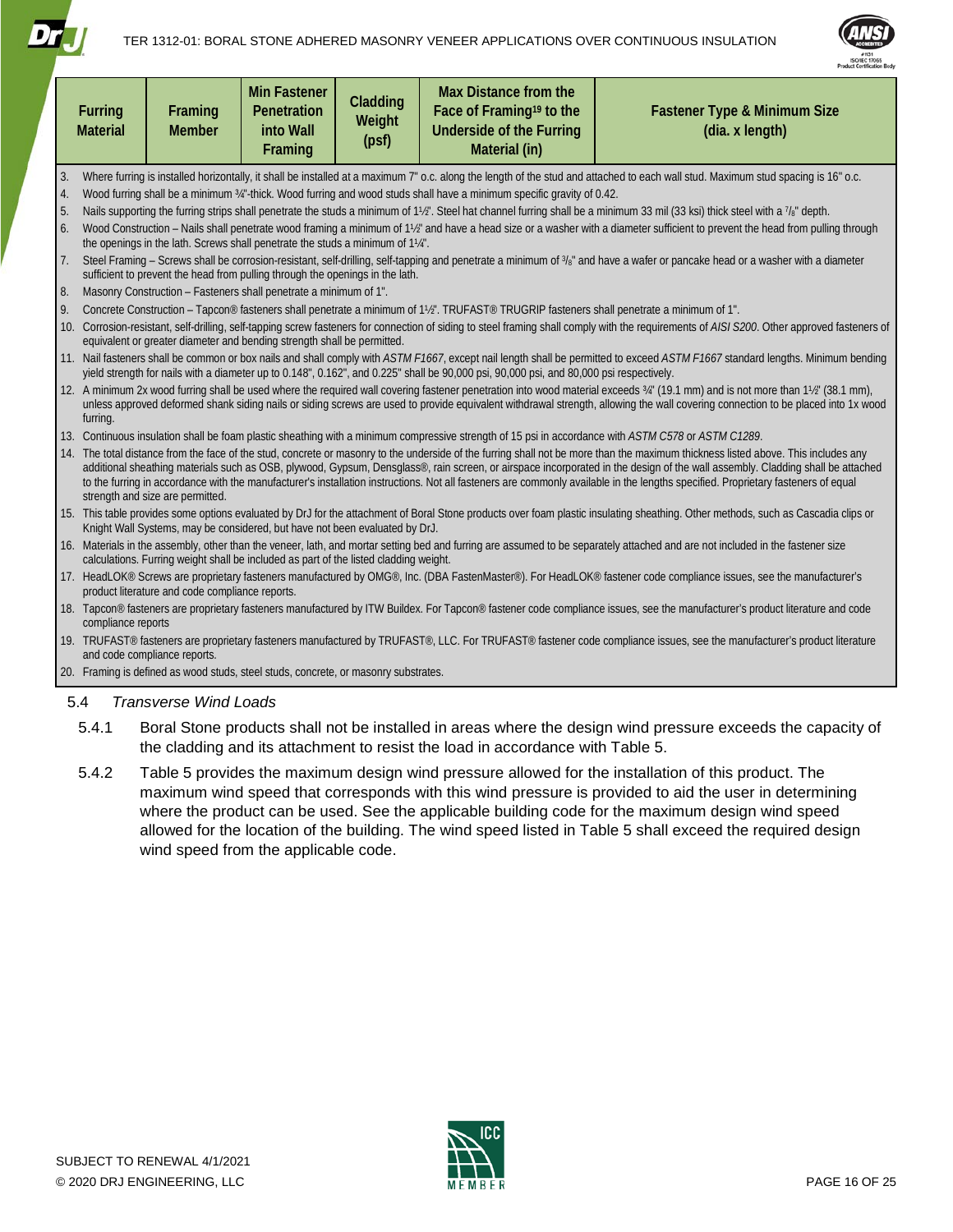



#### <span id="page-16-0"></span>TABLE 5. MAXIMUM ALLOWABLE WIND PRESSURE AND WIND SPEEDS FOR BORAL STONE PRODUCT LATH FASTENERS

| <b>Exposure Category</b> | <b>Maximum Allowable Wind Pressure</b><br>(psf) | Maximum Wind Speed <sup>1</sup> , Vult/Vasd<br>(mph) |
|--------------------------|-------------------------------------------------|------------------------------------------------------|
|                          |                                                 | ≤ 190/145                                            |
| ÷                        | 70                                              | $\leq 165/130$                                       |
|                          |                                                 | $\leq 150/115$                                       |

- SI: 1 psf =  $0.0479$  kN/m<sup>2</sup>, 1 mph =  $1.61$  km/h
- 1. The first wind speed listed is Vult, per *ASCE 7-10* and *7-16*, and is the maximum allowed wind speed for the Exposure Category shown with a maximum Mean Roof Height (MRH) of 30'. The second wind speed capacity shown for each exposure category is the *ASCE 7-10* and *7-16* ultimate wind speed converted to Vasd for allowable stress design and rounded to the nearest 5 mph.
- 2. Design wind pressure is per *ASCE 7-10* and *7-16* for components and cladding, Method 1 for the condition shown.
- 3. Maximum allowable wind speeds are based on the average ultimate loads tested for each condition divided by an allowable stress design reduction factor of 1.6, in accordance with *SDPWS* Section 3.2.1.
- 4. Pressure Equalization factor in accordance with *ASTM D5206*, Procedure B equals 1.0.
- 5. Wind pressure resistance is based on the lowest published withdraw capacity for the fasteners shown. Fasteners of equal or greater withdrawal resistance and equal or greater head size are permitted.
- <span id="page-16-1"></span>5.4.3 Where the application exceeds the limitations set forth herein, design shall be permitted in accordance with accepted engineering procedures, experience, and technical judgment.
- 5.4.4 For additional information or use in other applications, consult the manufacturer's installation instructions:
	- 5.4.4.1 Eldorado Stone: [www.eldoradostone.com/resources](https://www.eldoradostone.com/resources/)
	- 5.4.4.2 Prostone: [prostoneveneer.com/resources](https://prostoneveneer.com/resources/)
	- 5.4.4.3 Dutch Quality Stone: [dutchqualitystone.com/installation.php](http://dutchqualitystone.com/installation.php)
	- 5.4.4.4 Cultured Stone: [www.culturedstone.com/resources](https://www.culturedstone.com/resources)
	- 5.4.4.5 Stonecraft: [stonecraft.com/installation.php](http://stonecraft.com/installation.php)

#### <span id="page-16-2"></span>6 INSTALLATION

- 6.1 Boral Stone products shall be installed in accordance with the manufacturer's published installation instructions (Section [5.4.3\)](#page-16-1), the [Masonry Veneer Manufacturer Association's Installation Guide,](http://ncma-br.org/pdfs/masterlibrary/MVMA%20Installation%20Guide%204th%20Edition%20web.pdf) and this TER. In the event of a conflict between the manufacturer's installation instructions, the Masonry Veneer Manufacturer Association's Installation Guide and this TER, the more restrictive shall govern.
- 6.2 Installation is subject to the conditions of use set forth in Section [9.](#page-19-0)
- 6.3 Veneer must be applied to a wall framing system in which the studs are spaced a maximum of 16" o.c. (406 mm).
- 6.4 Boral Stone products may be installed over continuous insulation on wood- or steel-framed walls, with or without WSP sheathing, and attached in accordance with [Table 1](#page-4-0) or [Table 2](#page-6-0) and [Table 4.](#page-12-0)
- 6.4.1 Where WSP sheathing is used, it shall be installed in accordance with the applicable building code or other standards as permitted by the building code (such as *SDPWS* or *WFCM*) and shall comply with one of the following minimum requirements:
	- 6.4.1.1 Minimum 7/16" Structural 1, Exposure 1 OSB complying with *PS 2*
- 6.4.1.2 Minimum ½" Structural 1 rated, exterior grade plywood complying with *PS 1*
- 6.5 Boral Stone products may be installed over continuous insulation on masonry or concrete walls and attached in accordance with [Table 3](#page-10-0) and [Table 4.](#page-12-0)

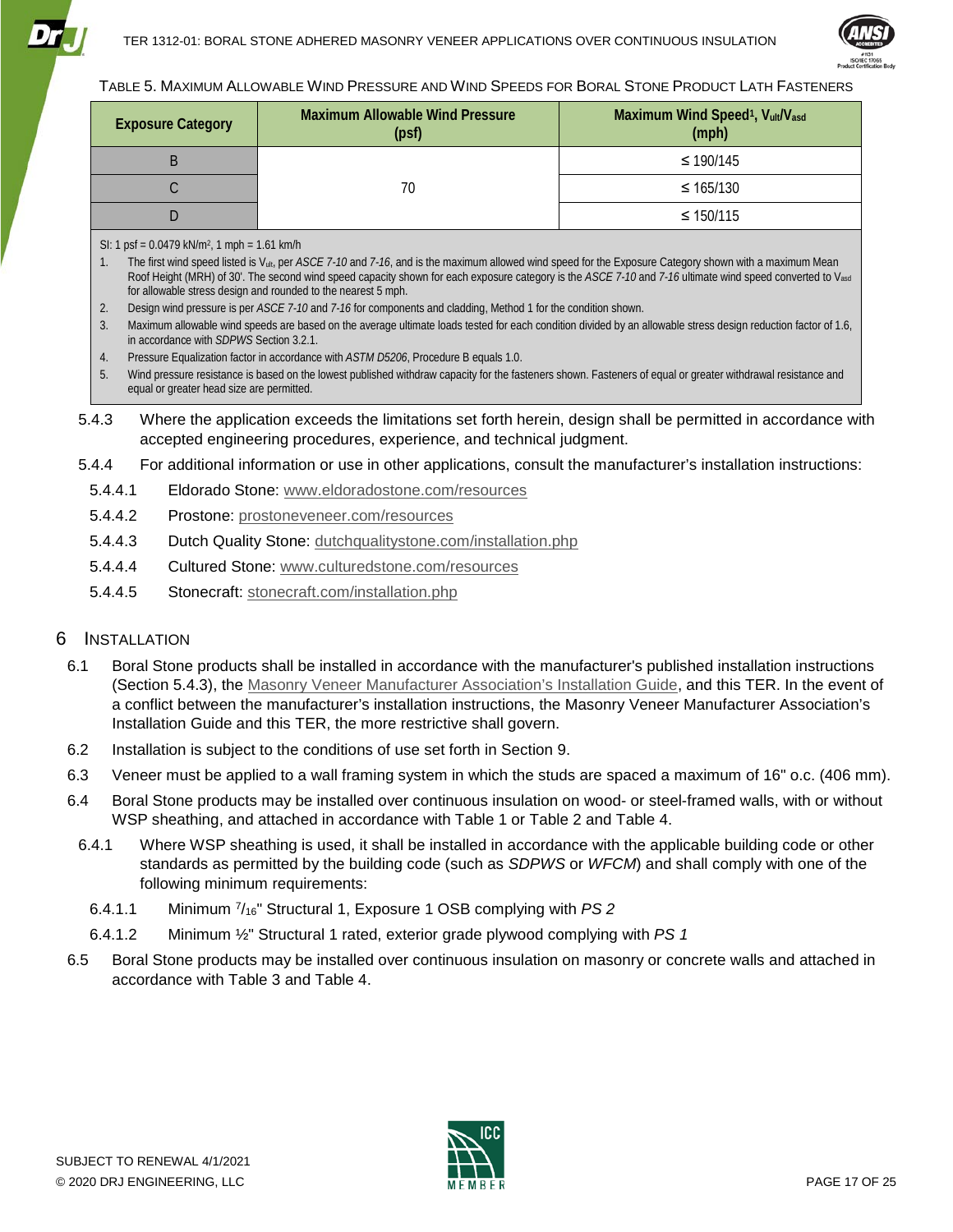

- 6.6 Boral Stone products must be installed over two (2) layers of a water-resistant barrier (WRB) in accordance with *IBC* [Section 1403.2](https://www.drjcertification.org/2018/ibc/section-1403.2)[5](#page-17-2) and [Section 2510.6](https://www.drjcertification.org/2018/ibc/section-2510.6) and *IRC* [Section R703.2.](https://www.drjcertification.org/2018/irc/section-R703.2) The base layer WRB may be a liquid-applied, a sheet material, or a rigid continuous insulation with taped joints where the continuous insulation is approved for use as a WRB.
- 6.6.1 Exception: Where installed over concrete or masonry substrate, the WRB may not be required.
- <span id="page-17-1"></span>6.7 Weep screeds and code compliant flashing must be installed at the bottom of walls; the top of windows, doors and other fenestrations; and at all horizontal terminations of the veneer.
- 6.7.1 The weep screed must comply with and be installed in accordance with *IBC* [Section 1404.10.1.2.1](https://www.drjcertification.org/2018/ibc/section-1404.10.1.2.1)[6](#page-17-3) and [Section 2512.1.2](https://www.drjcertification.org/2018/ibc/section-2512.1.2) or *IRC* [Section R703.7.2.1.](https://www.drjcertification.org/2018/irc/section-R703.7.2.1)[7](#page-17-4)
- 6.7.2 Exception: Where installed over concrete or masonry substrate, the weep screed is not required.
- <span id="page-17-0"></span>6.8 Veneer must be installed over 2.5 lb/yd<sup>2</sup> (1.4 kg/m<sup>2</sup>) galvanized diamond mesh metal lath, 3.4 lb/yd<sup>2</sup> (1.8 kg/m<sup>2</sup>)  $\frac{3}{8}$ "-thick (9.5 mm) galvanized expanded metal lath, 18 gage [0.051"-thick (1.30 mm)] galvanized woven wire mesh, or other code-approved lath of equal or better performance.

#### 6.9 Lath shall be:

- 6.9.1 Installed per the manufacturer's installation instructions or *ASTM C1063*.
- 6.9.2 Installed over the two (2) WRB layers, unless the following conditions are met:
- 6.9.2.1 Lath is paper-backed, in which case only one (1) additional layer of WRB is required, except as noted in Section [6.7.](#page-17-1)
- 6.9.2.2 If the foam sheathing has been qualified by the manufacturer to perform as a layer of WRB, then only one (1) additional layer of WRB is required.
- 6.9.2.3 If a rain screen is used, only one (1) additional layer of WRB is required, in accordance with *IBC* [Section](https://www.drjcertification.org/2018/ibc/section-2510.6)  [2510.6.](https://www.drjcertification.org/2018/ibc/section-2510.6)
- 6.9.3 Fastened through continuous insulation to each stud at 7" o.c. (152 mm) vertically along the stud or as shown in [Table 2](#page-6-0) and [Table 4.](#page-12-0)
- 6.9.4 Attached to wood, steel, or concrete substrates with fasteners in accordance with [Table 1,](#page-4-0) [Table 2,](#page-6-0) and [Table](#page-10-0)  [3.](#page-10-0)
- 6.9.5 When the lath is installed over furring, the furring shall be fastened to the wood, steel, or concrete substrate in accordance with [Table 4.](#page-12-0)
- 6.10 Boral Stone products shall be adhered to the supporting walls with a  $\frac{1}{2}$ -thick to  $\frac{3}{4}$ -thick (12.7 to 19.1 mm) mortar setting bed.
- 6.10.1 The mortar shall comply with *IBC* [Section 2103.2](https://www.drjcertification.org/2018/ibc/section-2103.2)[8](#page-17-5) or *IRC* [Table R606.2.8](https://www.drjcertification.org/2018/irc/section-R606.2.8)[9](#page-17-6) for the application.
- 6.10.2 Other mortars of equal or greater performance shall be permitted, when installed in accordance with the manufacturer's installation instructions.
- 6.11 All other installation and flashing details germane to the project shall be in accordance with the applicable building code and the manufacturer's installation instructions.

j



<span id="page-17-2"></span><sup>5</sup> 2015 *IBC* [Section 1404.2](https://www.drjcertification.org/2015/ibc/section-1404.2)

<span id="page-17-3"></span><sup>6</sup> 2015 *IBC* [Section 1405.10.1.2.1,](https://www.drjcertification.org/2015/ibc/section-1405.10.1.2.1) 2012 *IBC* [Section 1405.10.1.2](https://www.drjcertification.org/2012/ibc/section-1405.10.1.2)

<span id="page-17-4"></span><sup>7</sup> 2012 *IRC* [Section R703.6.2.1](https://www.drjcertification.org/2012/irc/section-R703.6.2.1)

<span id="page-17-5"></span><sup>8</sup> 2012 *IBC* [Section 2103.9](https://www.drjcertification.org/2012/ibc/section-2103.9)

<span id="page-17-6"></span><sup>9</sup> 2015 *IRC* [Section R606.2.7,](https://www.drjcertification.org/2015/irc/section-R606.2.7) 2012 *IRC* [Section R607.1](https://www.drjcertification.org/2012/irc/section-R607.1)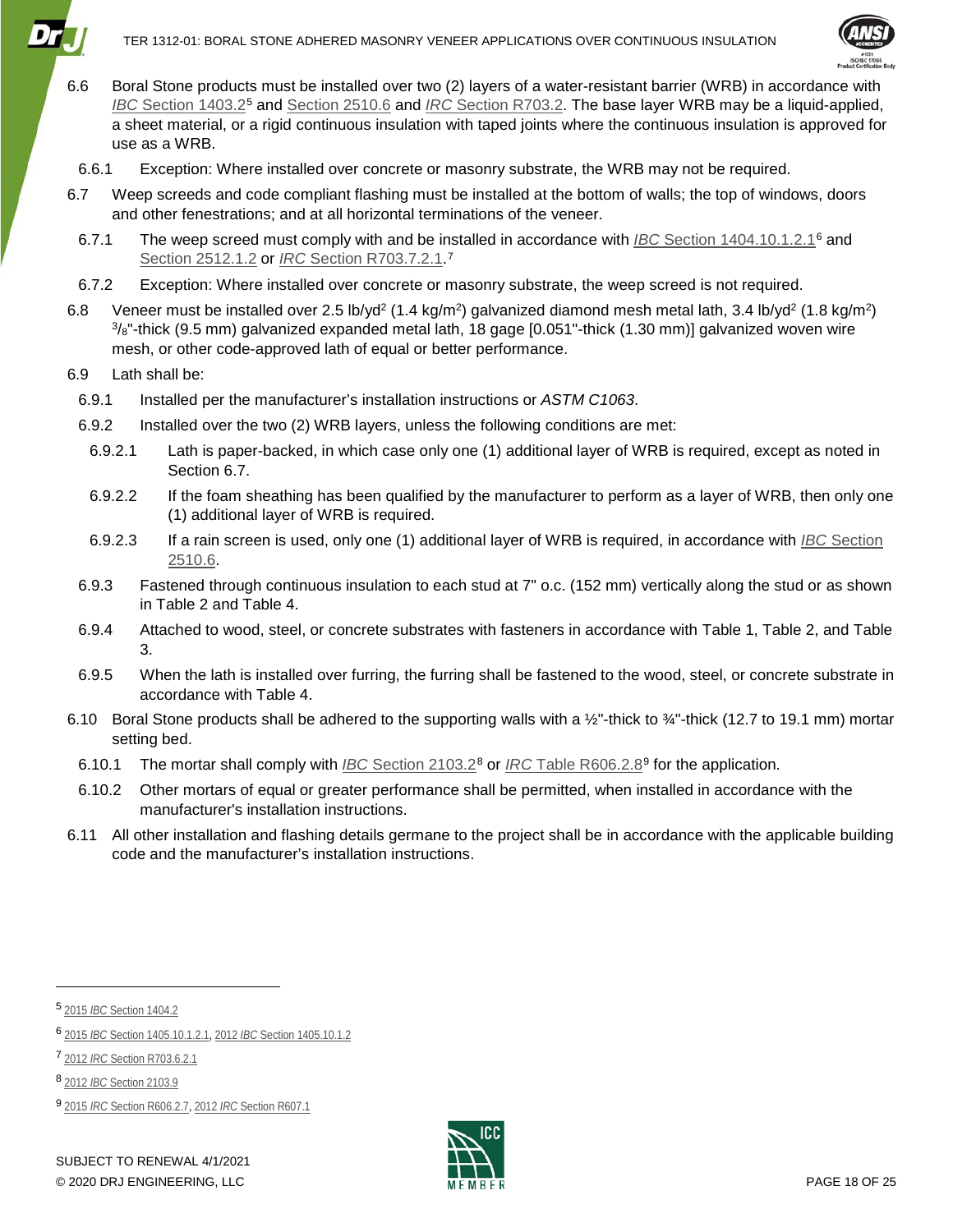

## 7 TEST ENGINEERING SUBSTANTIATING DATA

- 7.1 Test report for wind load resistance by Architectural Testing
- 7.2 Foam Sheathing Committee Tech Matters, *Guide to Attaching Exterior Wall Coverings through Foam Sheathing to Wood or Steel Framing*.
- 7.3 New York State Energy Research and Development Authority, *Fastening Systems for Continuous Insulation*.
- 7.4 American Wood Council Technical Report TR-12, *General Dowel Equations for Calculating Lateral Connection Values*.
- 7.5 Masonry Veneer Manufacturers Association Installation Guide
- 7.6 Some information contained herein is the result of testing and/or data analysis by other sources which conform to *IBC* [Section 1703](https://www.drjcertification.org/2018/IBC/section-1703) and relevant [professional engineering law.](https://www.nspe.org/resources/licensure/licensing-boards) DrJ relies on accurate data from these sources to perform engineering analysis. DrJ has reviewed and found the data provided by other professional sources to be credible.
- 7.7 Where appropriate, DrJ's analysis is based on design values that have been codified into law through codes and standards (e.g*.*, *IBC, IRC, NDS®,* and *SDPWS*). This includes review of code provisions and any related test data that aids in comparative analysis or provides support for equivalency to an intended end-use application. Where the accuracy of design values provided herein is reliant upon the published properties of commodity materials (e.g., lumber, steel, and concrete), DrJ relies upon the grade mark, stamp, and/or design values provided by raw material suppliers to be accurate and conforming to the mechanical properties defined in the relevant material standard.

#### 8 FINDINGS

- 8.1 Fasteners used in accordance with [Table 1,](#page-4-0) [Table 2,](#page-6-0) [Table 3,](#page-10-0) and [Table 4](#page-12-0) are adequate for the support of Boral Stone products in applications where there is a layer of continuous insulation installed between the products and the underlying substrate (e.g., light-frame wood- or steel-framed walls or concrete or masonry walls).
- 8.2 Fasteners used in accordance with [Table 1,](#page-4-0) [Table 2,](#page-6-0) [Table 3,](#page-10-0) and [Table 4](#page-12-0) are adequate to resist the transverse wind loads as shown in [Table 5.](#page-16-0)
- 8.3 *IBC* [Section 104.11](https://www.drjcertification.org/2018/ibc/section-104.11) (*IRC* [Section R104.11](https://www.drjcertification.org/2018/irc/section-R104.11) and *IFC* [Section 104.9](https://www.drjcertification.org/2018/ifc/section-104.9) are similar) states:

**104.11 Alternative materials, design and methods of construction and equipment.** The provisions of this code are not intended to prevent the installation of any material or to prohibit any design or method of construction not specifically prescribed by this code, provided that any such alternative has been *approved*. An alternative material, design or method of construction shall be *approved* where the *building official* finds that the proposed design is satisfactory and complies with the intent of the provisions of this code, and that the material, method or work offered is, for the purpose intended, not less than the equivalent of that prescribed in this code…Where the alternative material, design or method of construction is not *approved*, the *building official* shall respond in writing, stating the reasons the alternative was not *approved*.

- 8.4 This product has been evaluated in the context of the codes listed in Section [2](#page-2-2) and is compliant with all known state and local building codes. Where there are known variations in state or local codes applicable to this evaluation, they are listed here.
- 8.4.1 No known variations

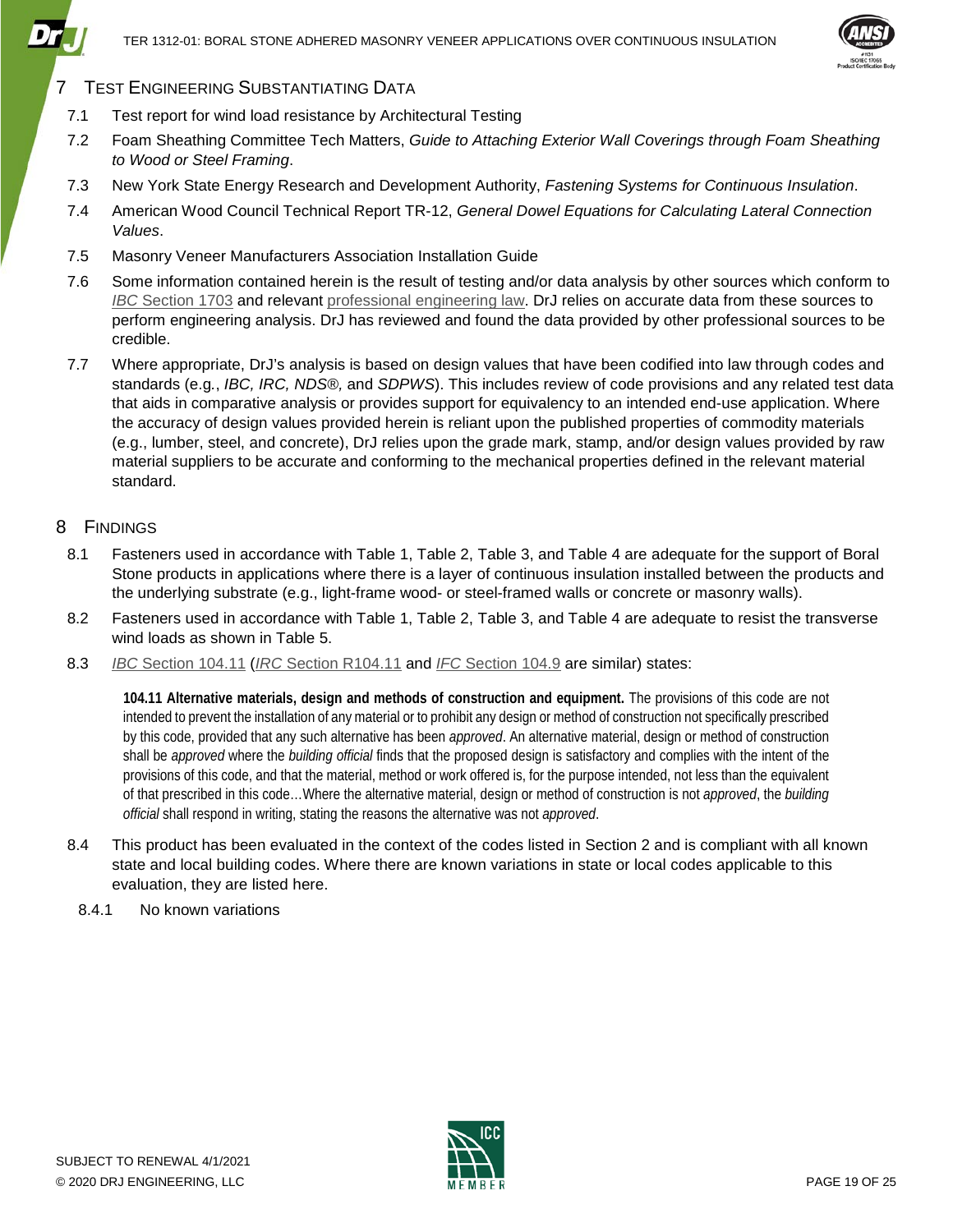

## <span id="page-19-0"></span>9 CONDITIONS OF USE

- 9.1 Installation shall be on exterior walls consisting of wood framing, steel framing, masonry, or concrete capable of supporting the imposed loads, including transverse wind loads.
- 9.2 Where the seismic provisions of *IRC* [Section R301.2.2](https://www.drjcertification.org/2018/irc/section-R301.2.2) apply, the wall assembly shall not exceed the weight limits of [Section R301.2.2.1,](https://www.drjcertification.org/2018/irc/section-R301.2.2.1) unless an engineered design is provided in accordance with [Section R301.1.3.](https://www.drjcertification.org/2018/irc/section-R301.1.3)
- 9.3 Walls shall be braced to resist shear (racking) load by other means and in accordance with the applicable code.
- 9.4 Exterior wall framing shall be limited to a maximum out-of-plane deflection of H/360 (H equals the height of the wall).
- 9.5 Where required by the *[building official](https://www.drjcertification.org/2018/ibc/chapter-2/building-official)*, also known as the authority having jurisdiction (AHJ) in which the project is to be constructed, this TER and the installation instructions shall be submitted at the time of *[permit](https://www.drjcertification.org/2018/ibc/chapter-2/permit)* application.
- 9.6 Any generally accepted engineering calculations needed to show compliance with this TER shall be submitted to the AHJ for review and approval.
- 9.7 [Design loads](https://www.drjcertification.org/2018/ibc/section-1603.1/general) shall be determined in accordance with the building code adopted by the *[jurisdiction](https://www.drjcertification.org/2018/ibc/chapter-2/jurisdiction)* in which the project is to be constructed and/or by the Building Designer (e.g., *[owner](https://www.drjcertification.org/2018/ibc/chapter-2/owner)* or *[registered design professional](https://www.drjcertification.org/2018/ibc/chapter-2/registered-design-professional)*).
- 9.8 At a minimum, this product shall be installed per Section [6](#page-16-2) of this TER.
- 9.9 This product is manufactured under a third-party quality control program in accordance with *IBC* [Section 104.4](https://www.drjcertification.org/2018/ibc/section-104.4) and [110.4](https://www.drjcertification.org/2018/ibc/section-110.4) and *IRC* [Section R104.4](https://www.drjcertification.org/2018/irc/section-R104.4) and [R109.2.](https://www.drjcertification.org/2018/irc/section-R109.2)
- 9.10 The actual design, suitability, and use of this TER, for any particular building, is the responsibility of the *[owner](https://www.drjcertification.org/2018/ibc/chapter-2/owner)* or the owner's authorized agent. Therefore, the TER shall be reviewed for code compliance by the *[building](https://www.drjcertification.org/2018/ibc/chapter-2/building-official) official* for acceptance.
- 9.11 The use of this TER is dependent on the manufacturer's in-plant QC, the ISO/IEC 17020 third-party quality assurance program and procedures, proper installation per the manufacturer's instructions, the *[building official's](https://www.drjcertification.org/2018/ibc/chapter-2/building-official)* inspection, and any other code requirements that may apply to demonstrate and verify compliance with the applicable building code.

#### 10 IDENTIFICATION

- 10.1 Boral Stone products described in this TER are identified by a label on the packaging material bearing the manufacturer's name, product name, manufacturing plant location, product code, and other information to confirm code compliance.
- 10.2 Additional technical information can be found at [boralamerica.com/stone.](https://boralamerica.com/stone/)

#### 11 REVIEW SCHEDULE

- 11.1 This TER is subject to periodic review and revision. For the most recent version of this TER, visit [drjcertification.org.](https://www.drjcertification.org/)
- 11.2 For information on the current status of this TER, contact [DrJ Certification.](http://www.drjcertification.org/contact-drj)

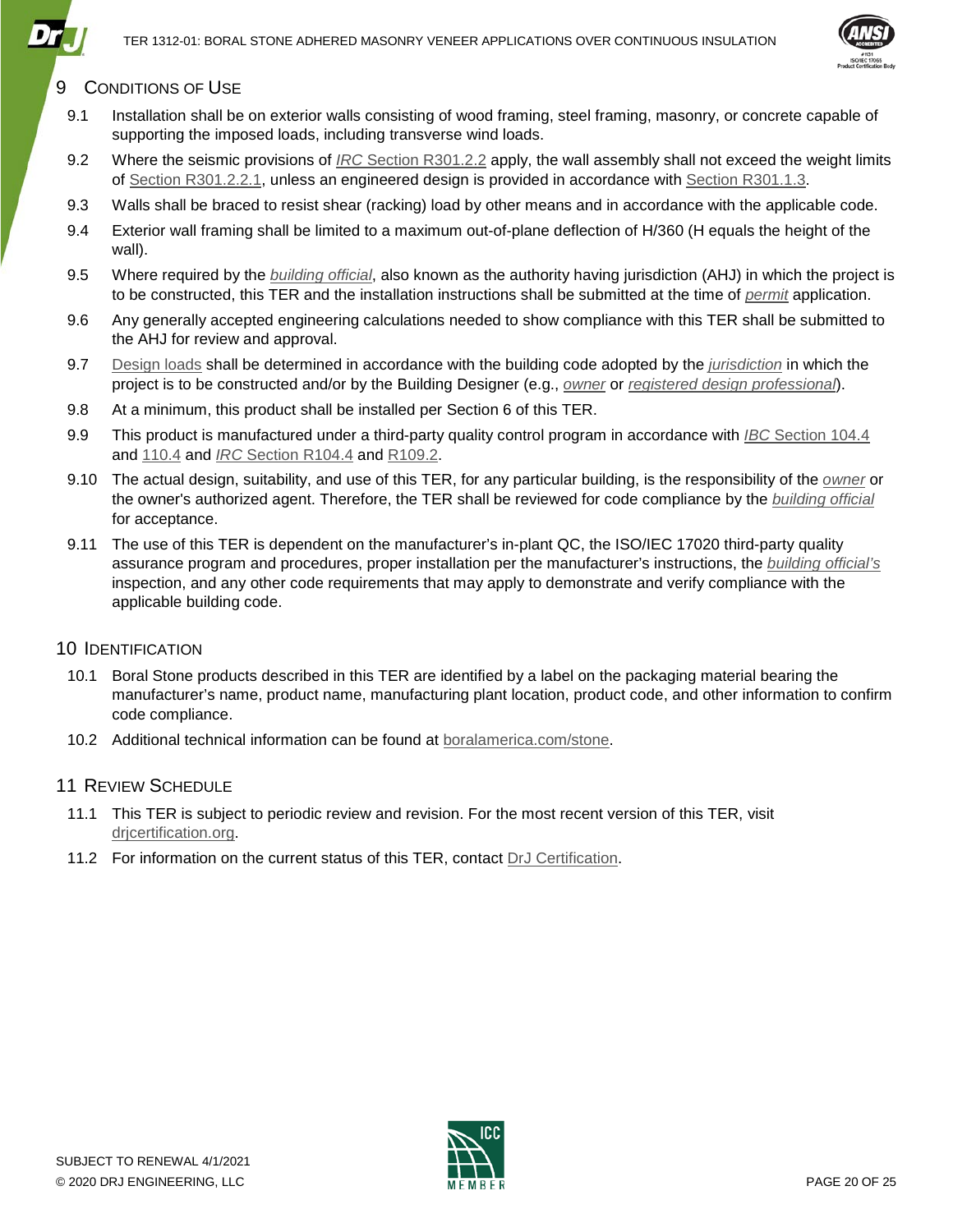



## APPENDIX A: ELDORADO STONE

<span id="page-20-0"></span>

| <b>Profile Name</b>       | Weight of Total Façade Includes Lath, Scratch,<br><b>Bond Mortar &amp; Stone, Saturated</b><br>(psf) | Weight of Total Façade Includes 1/2" Cement Board,<br><b>Bond Mortar &amp; Stone, Saturated</b><br>(psf) |
|---------------------------|------------------------------------------------------------------------------------------------------|----------------------------------------------------------------------------------------------------------|
| Ashlar                    | 20.4                                                                                                 | 17.1                                                                                                     |
| <b>Bluff Stone</b>        | 19.3                                                                                                 | 16.1                                                                                                     |
| Brick, Adobe              | 21.1                                                                                                 | 17.8                                                                                                     |
| Brick, Arabian            | 18.5                                                                                                 | 15.3                                                                                                     |
| Brick, Modena             | 17.0                                                                                                 | 13.7                                                                                                     |
| Brick, Roma               | 19.6                                                                                                 | 16.3                                                                                                     |
| Brick, Tundra             | 16.8                                                                                                 | 13.6                                                                                                     |
| Brick, Via                | 18.4                                                                                                 | 15.1                                                                                                     |
| <b>Broken Top</b>         | 22.4                                                                                                 | 19.2                                                                                                     |
| Castlestone, English      | 20.0                                                                                                 | 16.7                                                                                                     |
| Cliffstone                | 20.7                                                                                                 | 17.4                                                                                                     |
| <b>Coarsed Stone</b>      | 21.3                                                                                                 | 18.0                                                                                                     |
| <b>Coastal Reef</b>       | 20.6                                                                                                 | 17.3                                                                                                     |
| Cobblestone               | 22.8                                                                                                 | 19.6                                                                                                     |
| <b>Country Rubble</b>     | 21.0                                                                                                 | 17.7                                                                                                     |
| Country Rubble, Oversized | 24.9                                                                                                 | 21.7                                                                                                     |
| <b>Cut Coarsed Stone</b>  | 22.2                                                                                                 | 19.0                                                                                                     |
| <b>Cypress Ridge</b>      | 19.6                                                                                                 | 16.3                                                                                                     |
| European Ledge Cut        | 22.2                                                                                                 | 18.9                                                                                                     |
| <b>Field Ledge</b>        | 19.2                                                                                                 | 15.9                                                                                                     |
| <b>Top Rock</b>           | 20.4                                                                                                 | 17.1                                                                                                     |
| Hillstone                 | 22.0                                                                                                 | 18.8                                                                                                     |
| Latitude30                | 21.6                                                                                                 | 18.3                                                                                                     |
| Ledgecut33                | 22.3                                                                                                 | 19.0                                                                                                     |
| Limestone                 | 21.2                                                                                                 | 18.0                                                                                                     |
| Longitude24               | 21.6                                                                                                 | 18.3                                                                                                     |
| Mountain Ledge Panel      | 22.0                                                                                                 | 18.8                                                                                                     |
| Mountain Ledge            | 22.1                                                                                                 | 18.9                                                                                                     |
| Ridgetop 18               | 21.6                                                                                                 | 18.3                                                                                                     |
| River Rock, Northwest     | 21.7                                                                                                 | 18.5                                                                                                     |
| River Rock, Creek Cobble  | 16.7                                                                                                 | 13.5                                                                                                     |
| River Rock, Streamstone   | 22.5                                                                                                 | 19.3                                                                                                     |



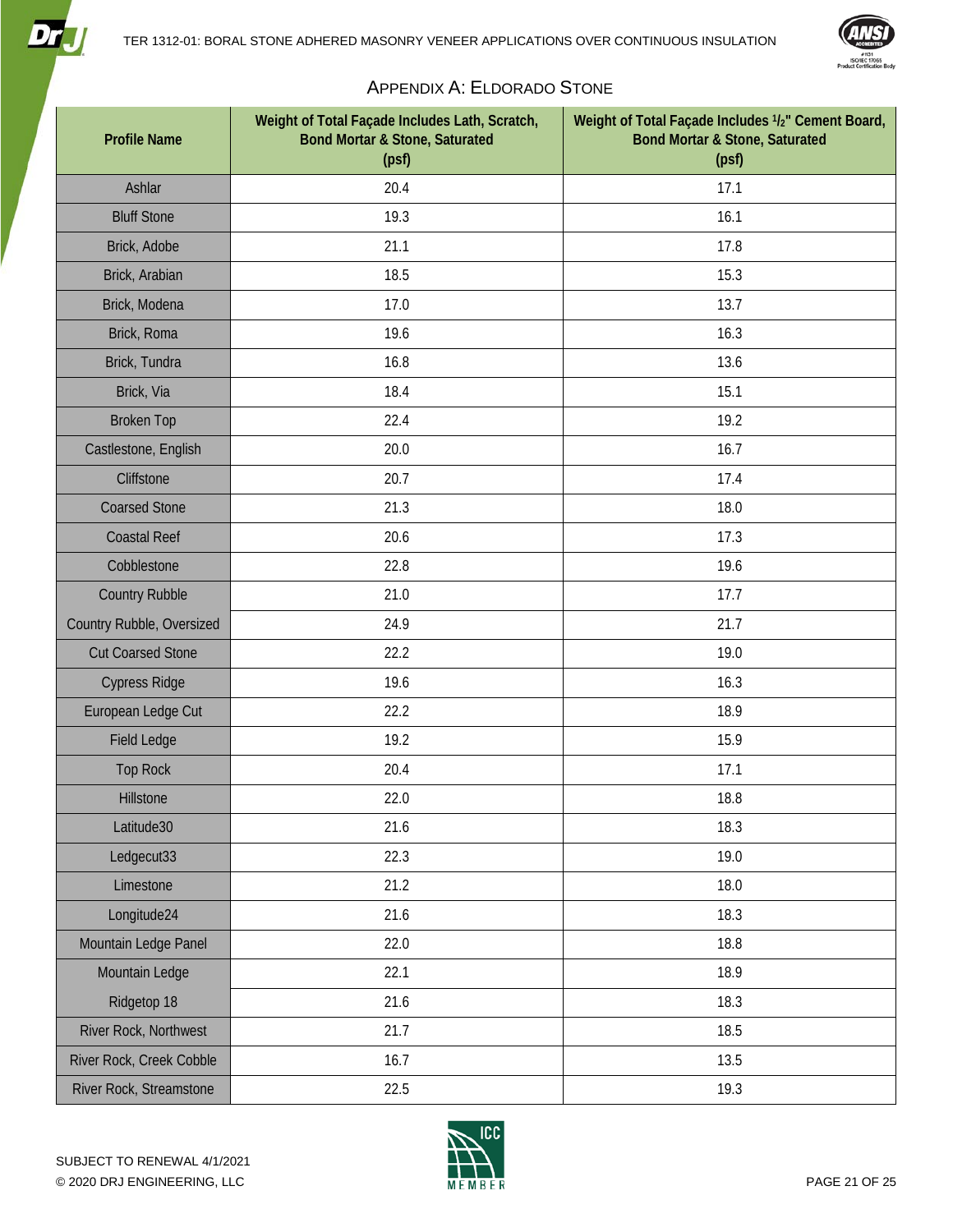



| <b>Profile Name</b>                  | Weight of Total Façade Includes Lath, Scratch,<br><b>Bond Mortar &amp; Stone, Saturated</b><br>(psf)                                                                                                                           | Weight of Total Façade Includes 1/2" Cement Board,<br><b>Bond Mortar &amp; Stone, Saturated</b><br>(psf) |
|--------------------------------------|--------------------------------------------------------------------------------------------------------------------------------------------------------------------------------------------------------------------------------|----------------------------------------------------------------------------------------------------------|
| River Rock, White Water              | 20.2                                                                                                                                                                                                                           | 16.9                                                                                                     |
| Rough Cut                            | 22.2                                                                                                                                                                                                                           | 18.9                                                                                                     |
| <b>Rustic Ledge</b>                  | 20.1                                                                                                                                                                                                                           | 16.9                                                                                                     |
| <b>Shadow Rock</b>                   | 23.3                                                                                                                                                                                                                           | 20.1                                                                                                     |
| Sierra Cut24                         | 27.3                                                                                                                                                                                                                           | 24                                                                                                       |
| <b>Stack Stone</b>                   | 19.4                                                                                                                                                                                                                           | 16.1                                                                                                     |
| Vantage30                            | 21.6                                                                                                                                                                                                                           | 18.3                                                                                                     |
| Vintage Ranch                        | 20.5                                                                                                                                                                                                                           | 17.2                                                                                                     |
| Weathered Edge                       | 22.0                                                                                                                                                                                                                           | 18.8                                                                                                     |
| Zen24                                | 21.6                                                                                                                                                                                                                           | 18.3                                                                                                     |
| SI: 1 psf = 0.0479 kN/m <sup>2</sup> | THE REPORT OF THE REPORT OF THE REPORT OF THE REPORT OF THE REPORT OF THE REPORT OF THE REPORT OF THE REPORT OF THE REPORT OF THE REPORT OF THE REPORT OF THE REPORT OF THE REPORT OF THE REPORT OF THE REPORT OF THE REPORT O |                                                                                                          |

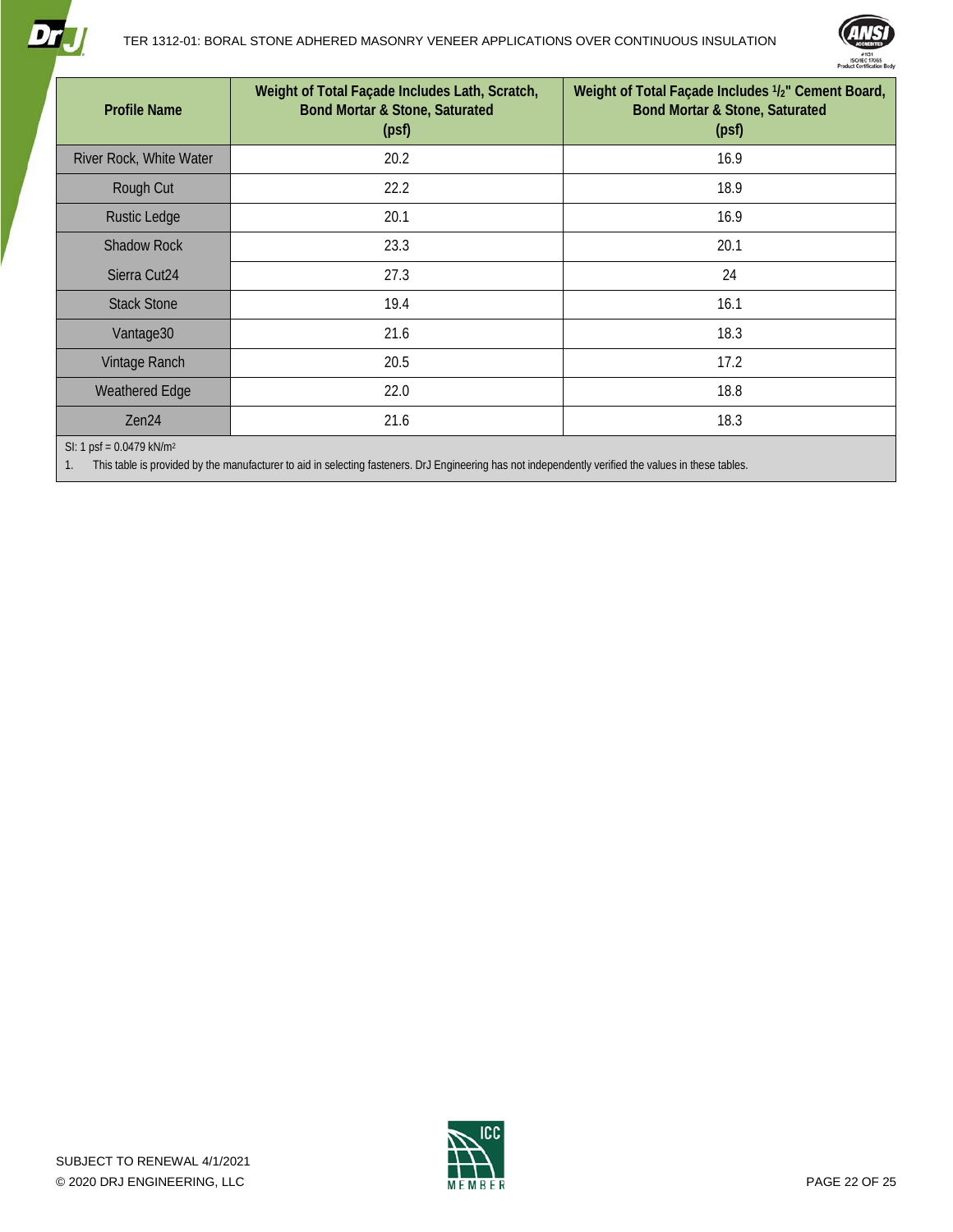

### APPENDIX B: PROSTONE

<span id="page-22-0"></span>

| <b>Profile Name</b>                                                                                                                                                                            | Weight of Total Façade Includes Lath, Scratch,<br>Bond Mortar & Stone, Saturated (psf) | Weight of Total Façade Includes 1/2" Cement<br>Board, Bond Mortar & Stone, Saturated (psf) |
|------------------------------------------------------------------------------------------------------------------------------------------------------------------------------------------------|----------------------------------------------------------------------------------------|--------------------------------------------------------------------------------------------|
| <b>Tuscan Cobble</b>                                                                                                                                                                           | 15                                                                                     | 12                                                                                         |
| Carolina Collection Field Rubble                                                                                                                                                               | 18                                                                                     | 15                                                                                         |
| Carolina Collection Ledgestone                                                                                                                                                                 | 19                                                                                     | 16                                                                                         |
| Carolina Collection Rough Ledge                                                                                                                                                                | 19                                                                                     | 16                                                                                         |
| Fieldstone                                                                                                                                                                                     | 15                                                                                     | 12                                                                                         |
| <b>Aged Limestone</b>                                                                                                                                                                          | 16                                                                                     | 13                                                                                         |
| Ledgestone                                                                                                                                                                                     | 16                                                                                     | 13                                                                                         |
| <b>River Rock</b>                                                                                                                                                                              | 16                                                                                     | 13                                                                                         |
| Easy Fit Savannah Ledgestone                                                                                                                                                                   | 22                                                                                     | 19                                                                                         |
| SI: 1 psf = $0.0479$ kN/m <sup>2</sup><br>This table is provided by the manufacturer to aid in selecting fasteners. DrJ Engineering has not independently verified the values in these tables. |                                                                                        |                                                                                            |

## APPENDIX C: DUTCH QUALITY STONE

<span id="page-22-1"></span>

| <b>Profile Name</b>                    | Weight of Total Façade Includes Lath, Scratch,<br><b>Bond Mortar &amp; Stone, Saturated</b><br>(psf) | Weight of Total Façade Includes 1/2" Cement Board,<br><b>Bond Mortar &amp; Stone, Saturated</b><br>(psf) |
|----------------------------------------|------------------------------------------------------------------------------------------------------|----------------------------------------------------------------------------------------------------------|
| CastleStone                            | 20.0                                                                                                 | 16.8                                                                                                     |
| <b>Drystack</b>                        | 20.5                                                                                                 | 17.3                                                                                                     |
| FieldStone                             | 19.6                                                                                                 | 16.3                                                                                                     |
| Ledgestone                             | 20.1                                                                                                 | 16.8                                                                                                     |
| Limestone                              | 20.7                                                                                                 | 17.5                                                                                                     |
| Michigan Split Granite                 | 22.0                                                                                                 | 18.8                                                                                                     |
| <b>River Rock</b>                      | 20.5                                                                                                 | 17.3                                                                                                     |
| <b>Stack Ledge</b>                     | 21.3                                                                                                 | 18.1                                                                                                     |
| <b>Tuscan Ridge</b>                    | 21.4                                                                                                 | 18.1                                                                                                     |
| <b>Tuscany Veneer</b>                  | 20.2                                                                                                 | 16.9                                                                                                     |
| Weather Ledge                          | 20.5                                                                                                 | 17.3                                                                                                     |
| SI: 1 psf = $0.0479$ kN/m <sup>2</sup> |                                                                                                      |                                                                                                          |

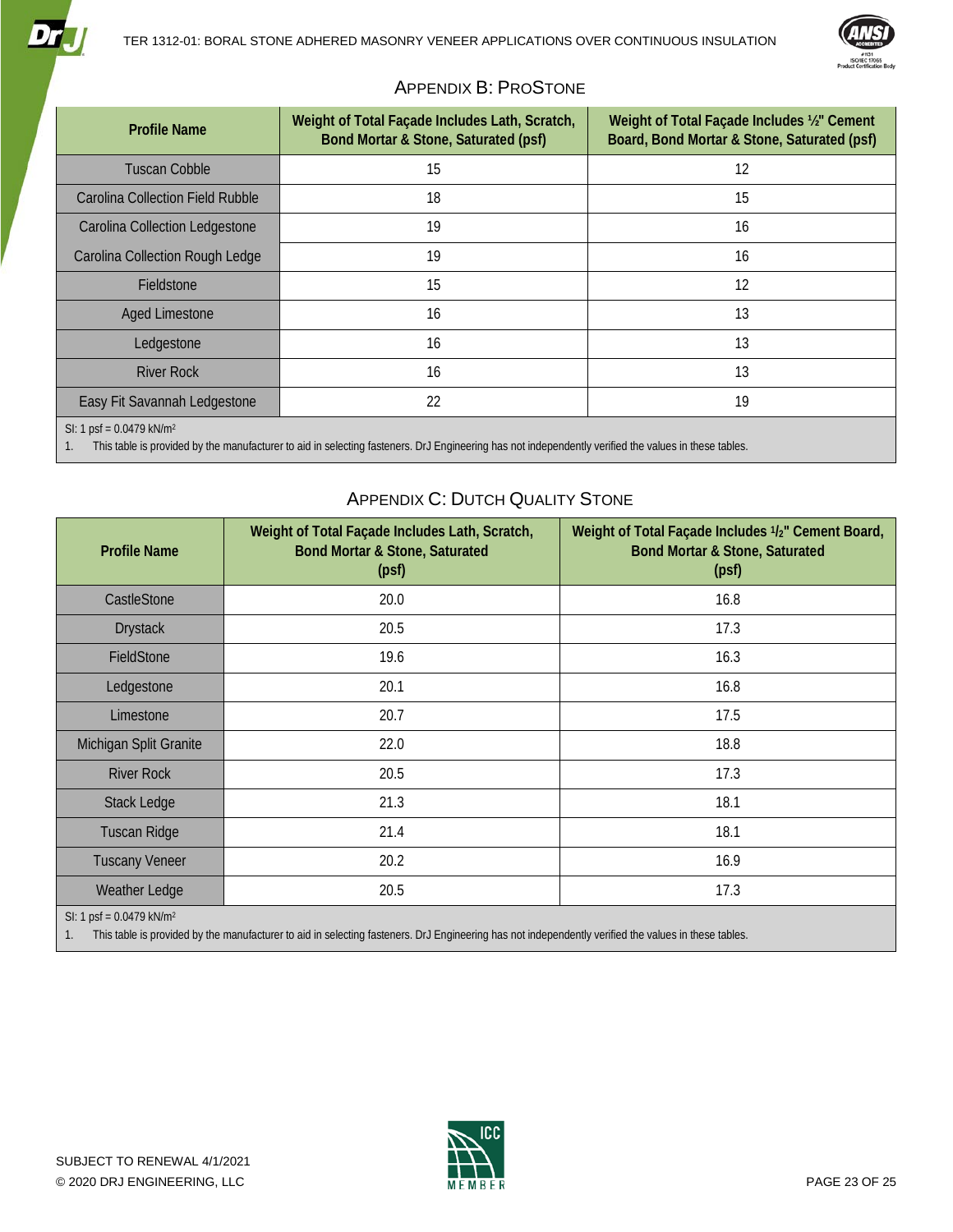



### APPENDIX D: CULTURED STONE

<span id="page-23-0"></span>

| <b>Product Style</b>                    | <b>Stone Saturated Weight</b><br>(psf) | <b>Saturated Density Stone and</b><br><b>Scratch and Lath and</b><br><b>Bonding Mortar</b><br>(psf) | <b>Saturated Density Stone and</b><br><b>Cement Board and Bonding</b><br><b>Mortar</b><br>(psf) |
|-----------------------------------------|----------------------------------------|-----------------------------------------------------------------------------------------------------|-------------------------------------------------------------------------------------------------|
| Ancient Villa Ledgestone                | 11.4                                   | 21.4                                                                                                | 18.1                                                                                            |
| Cast-Fit 12x24                          | 12.0                                   | 22.0                                                                                                | 18.7                                                                                            |
| Cast-Fit 8x16                           | 13.8                                   | 23.8                                                                                                | 20.5                                                                                            |
| Cobblefield                             | 13.9                                   | 23.9                                                                                                | 20.6                                                                                            |
| <b>Coral Stone</b>                      | 10.1                                   | 20.1                                                                                                | 16.8                                                                                            |
| Country Ledgestone                      | 12.6                                   | 22.6                                                                                                | 19.3                                                                                            |
| Cultured Brick Veneer-Handmade Brick    | 10.2                                   | 20.2                                                                                                | 16.9                                                                                            |
| <b>Cultured Brick Veneer-Used Brick</b> | 11.2                                   | 21.2                                                                                                | 17.9                                                                                            |
| Del Mare Ledgestone                     | 12.3                                   | 22.3                                                                                                | 19.0                                                                                            |
| <b>Dressed Fieldstone</b>               | 14.3                                   | 24.3                                                                                                | 21.0                                                                                            |
| Drystack Ledgestone                     | 14.7                                   | 24.7                                                                                                | 21.4                                                                                            |
| European Castle Stone                   | 10.0                                   | 20.0                                                                                                | 16.7                                                                                            |
| Hewn Stone 308                          | 14.2                                   | 24.2                                                                                                | 20.9                                                                                            |
| Hewn Stone 314                          | 14.7                                   | 24.7                                                                                                | 21.4                                                                                            |
| Hewn Stone 514                          | 14.5                                   | 24.5                                                                                                | 21.2                                                                                            |
| Hewn Stone 522                          | 13.9                                   | 23.9                                                                                                | 20.6                                                                                            |
| Hewn Stone 822                          | 13.0                                   | 23.0                                                                                                | 19.7                                                                                            |
| Limestone                               | 13.6                                   | 23.6                                                                                                | 20.3                                                                                            |
| Old Country Fieldstone                  | 13.5                                   | 23.5                                                                                                | 20.2                                                                                            |
| Pro-Fit Alpine Ledgestone               | 13.3                                   | 23.3                                                                                                | 20.0                                                                                            |
| Pro-Fit Ledgestone                      | 10.3                                   | 20.3                                                                                                | 17.0                                                                                            |
| Pro-Fit Modera Ledgestone               | 12.0                                   | 22.0                                                                                                | 18.7                                                                                            |
| Pro-Fit Terrain Ledgestone              | 12.2                                   | 22.2                                                                                                | 18.9                                                                                            |
| <b>River Rock</b>                       | 13.4                                   | 23.4                                                                                                | 20.1                                                                                            |
| <b>Rock Face</b>                        | 12.5                                   | 22.5                                                                                                | 19.2                                                                                            |
| Southern Ledgestone                     | 12.6                                   | 22.6                                                                                                | 19.3                                                                                            |
| <b>Split Face</b>                       | 13.3                                   | 23.3                                                                                                | 20.0                                                                                            |
| <b>Stream Stone</b>                     | 9.6                                    | 19.6                                                                                                | 16.3                                                                                            |

SI: 1 psf = 0.0479 kN/m2

<u>Dri</u>